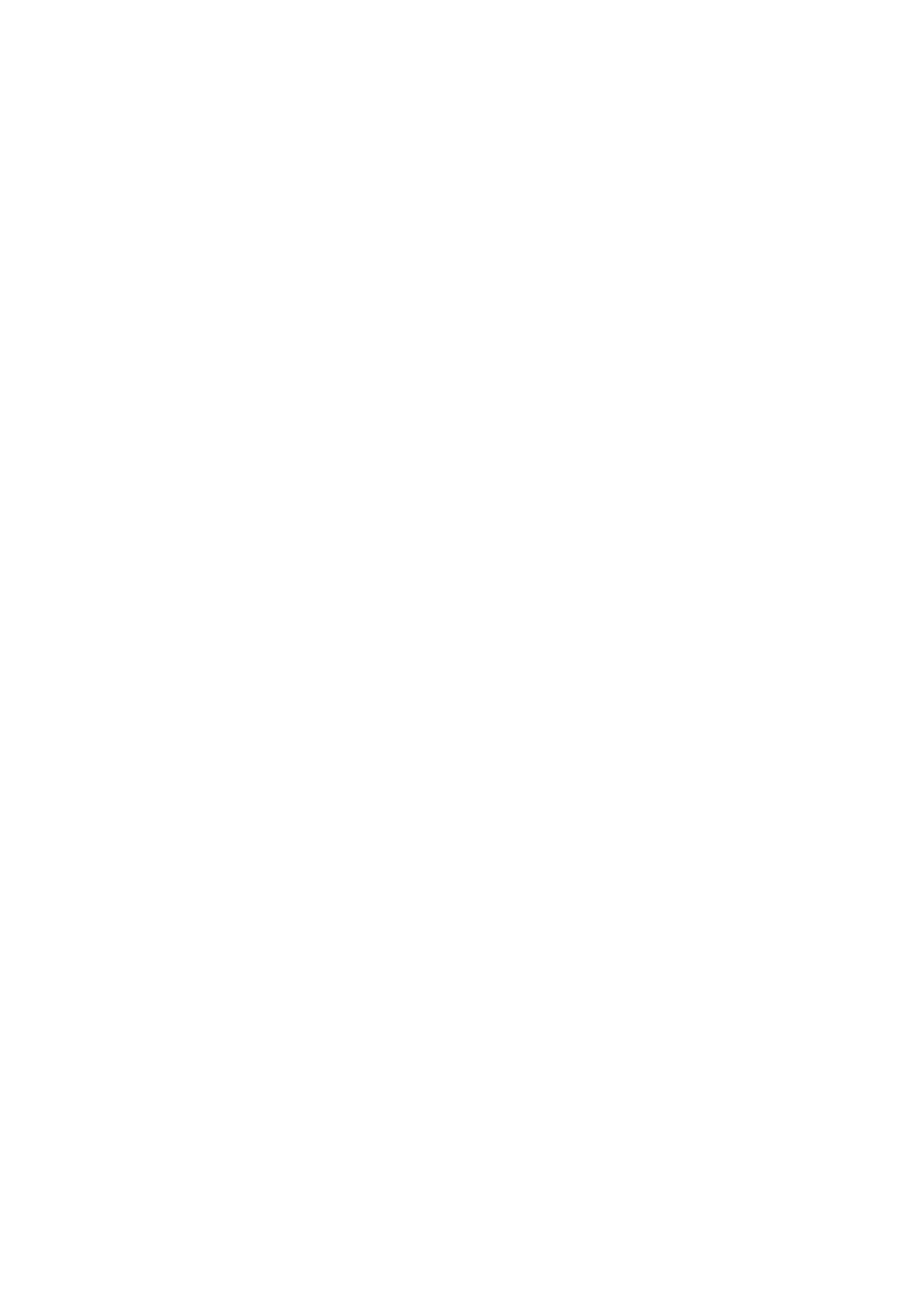## **Forward**

Nepal's interim constitution 2063 (2006 AD) has assured every citizen the right to free essential health care by law; hence it is the responsibility of the state to ensure health services are accessible to all citizens. The Government of Nepal, via theMinistry of Health and Population (MoHP) is committed to increasing the access and use of essential health care services (EHCS) by all citizens, but especially by the disadvantaged, marginalized and backward target groups specified by the State. They are also committed to improving the quality of health services, ensuring equal and equitable treatment for all citizens. In this context, Nepal's health sector laws, rules, strategies and programmes have given special importance to Gender Equality and Social Inclusion (GESI). Without considering and including GESI, the health sector will not be able to realize the health goals of the constitution. Thus in recognizing the poor, vulnerable, marginalized castes and ethnic groups, the physically and mentally disabled, including women, children and senior citizens as target groups and to provide services to this segment of the population, it has been deemed necessary to develop a GESI-specific strategy.

This strategy has been prepared to fulfill the health goals of the NPC's Three Year Interim Plan (TYIP). It also reflects significant programmatic contributions to achieving the Millennium Development Goals put forth by the United Nations, which are included in the MoHP's log frame for the NHSP-IP. It is anticipated that through the implementation of this strategy, the state will be able to achieve all the health goals of the NPC, the MDGs and greatly improve the quality of and access to health services.

The process of preparing the strategy involved the participation of policy makers, various development agencies, NGOs, the private sector and other concerned stakeholders through workshops and consultative meetings. We would like to extend our heartfelt thanks to all, especially to those who helped us prepare this strategy: the consultants from RTI International; Ms. Gita Pandey, Mrs. Nicole B. Lubitzand Ms. Bidula Shrestha; support from the Safe Motherhood Program and Mr. Hom Nath Subedi; and experts from the ministry and the GESI unit members who played an active role in preparing the strategy.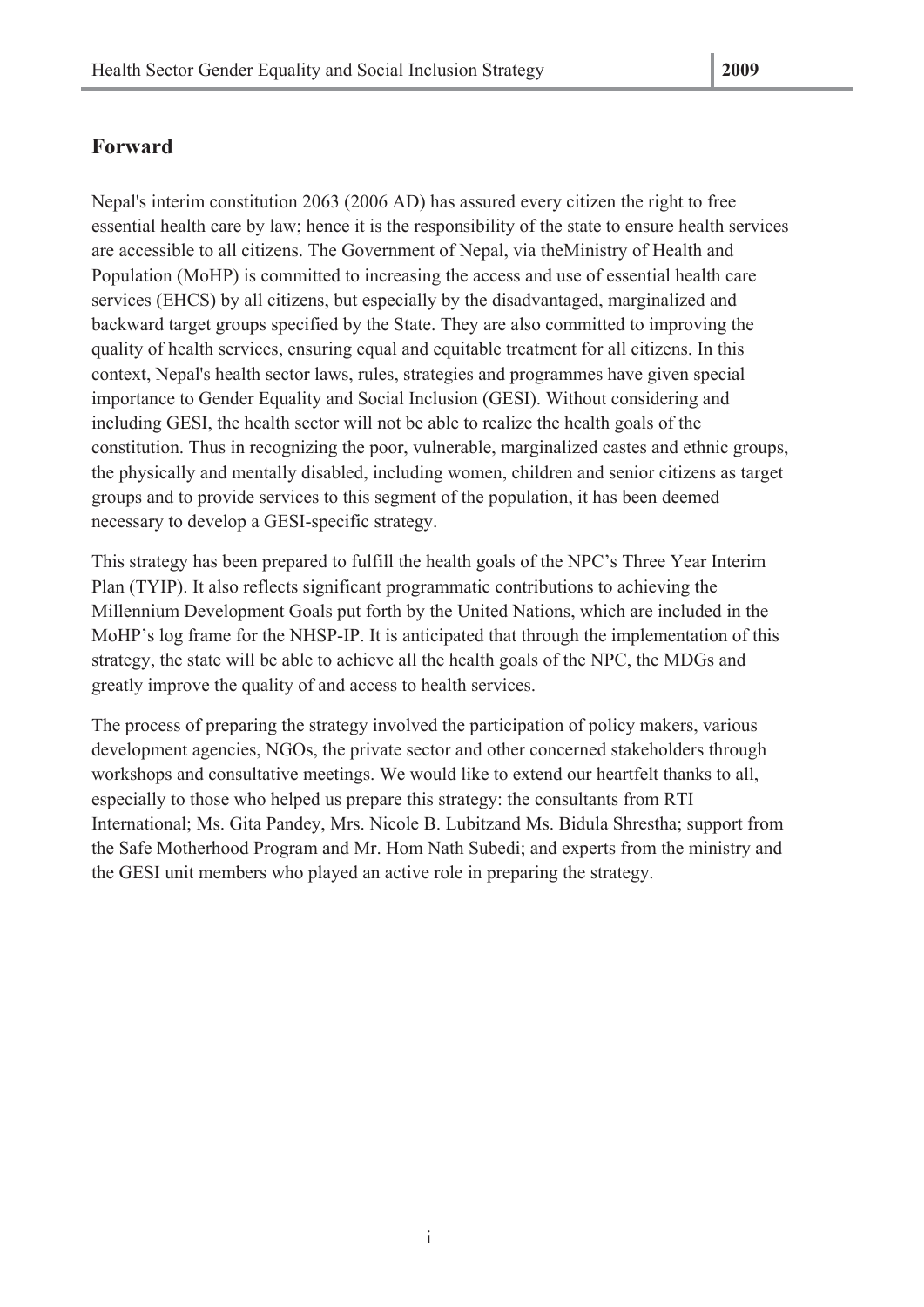## **Acronyms**

| NHSP-IP     | Nepal Health Sector Programme - Implementation Plan |
|-------------|-----------------------------------------------------|
| <b>GESI</b> | Gender Equality and Social Inclusion                |
| <b>EHCS</b> | <b>Essential Health Care Service</b>                |
| <b>SBA</b>  | <b>Skilled Birth Attendant</b>                      |
| <b>ANC</b>  | <b>Antenatal Care</b>                               |
| GoN         | Government of Nepal                                 |
| <b>MDG</b>  | Millennium Development Goal                         |
| <b>PRSP</b> | <b>Poverty Reduction Strategy Paper</b>             |
| <b>NDHS</b> | Nepal Demographic and Health Survey                 |
| <b>IEC</b>  | Information, Education and Communication            |
| <b>BCC</b>  | <b>Behaviour Change Communication</b>               |
| <b>PAMS</b> | Poverty Monitoring and Analysis System              |
| <b>HMIS</b> | Health Monitoring and Information System            |
| <b>NLSS</b> | National Living Standard Survey                     |
| e-AWPB      | Electronic Annual Work Plan and Budgeting           |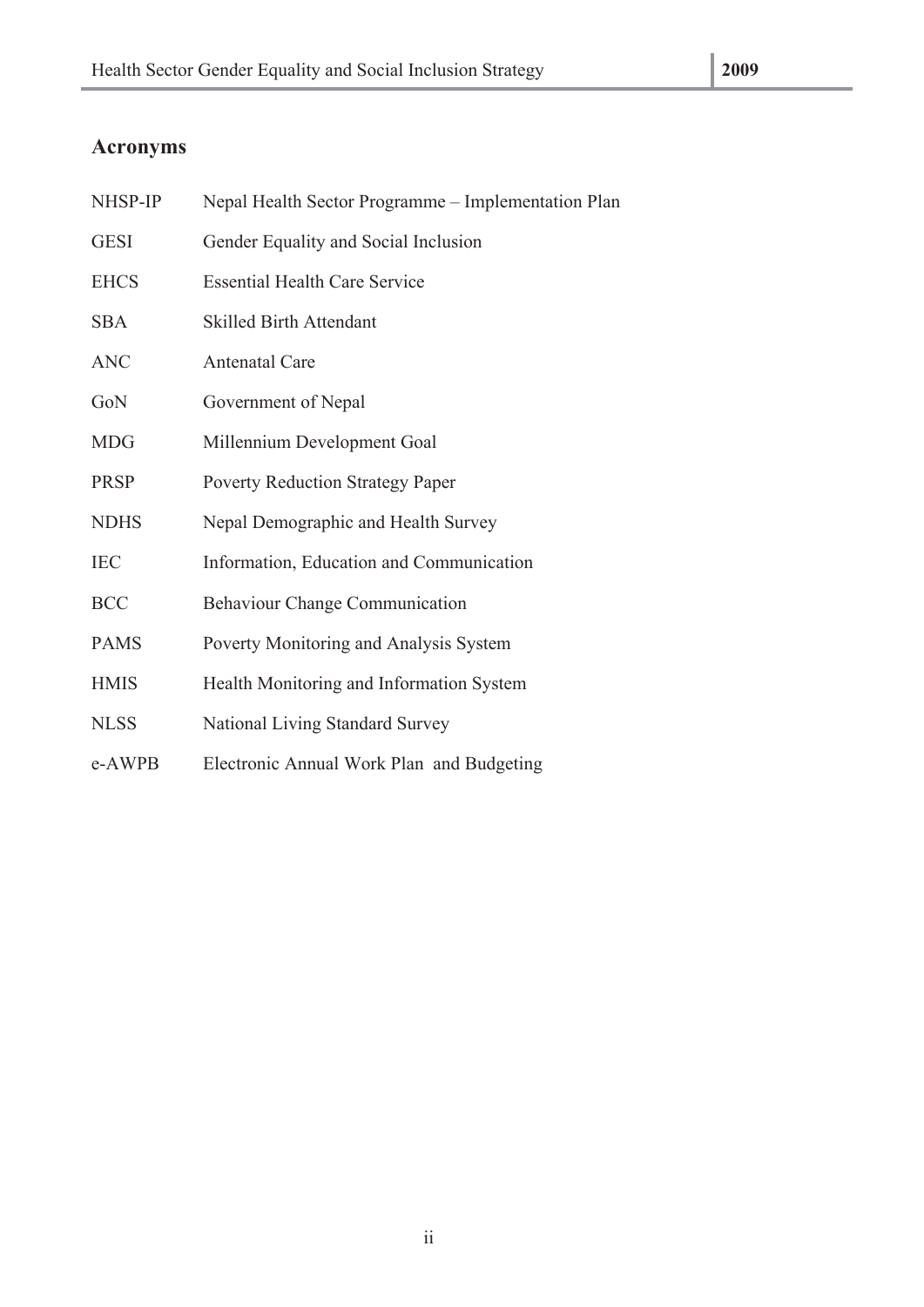### **I. Introduction**

Nepal has incredible diversity based on unique geography, multicultural social norms and values, religions, castes and ethnicities, all which have impacted the socio-economic status of its citizens. Furthermore, the country's existing social and economic disparities, stemming from a hierarchical caste-based structure, patriarchal thinking and geographic and regional differences, have affected the equitable access and use of state-provided public health services, facilities and resources by the disadvantaged and marginalized groups, particularly women and children. Nepal's current low human development index (HDI) is directly related to the visible regional disparity, gender inequality and social exclusion, as experienced by the state's most vulnerable groups.

The health sector has always been considered an important area for social development. Although the state, through various policy programmes, has tried to improve services in this sector and create a sense of social progress, it has been unable to properly identify the real target groups for programme implementation, thus the GESI issue remained a mere slogan. However, with the recently altered political context health has been re-established as every citizen's right. To achieve the state's goals and goals of various international declarations and conventions, ratified by the state (MDG, CRC, CEDAW, Beijing Platform, etc), a strategic programme in this sector specific to the needs of the most vulnerable groups has been initiated.

The MDG declaration calls for creating an environment facilitating the poverty alleviation and for doing so, 18 goals and 21 results have been envisioned most of which deal directly with the health sector. The role of the health sector is crucial in order to make MDG resultoriented. And so, to fulfill these goals, the impetus created by the GESI strategy to mobilize the resources to the disadvantaged groups is undisputed.

## **1.1. Current Situation and barriers on GESI in the health sector**

In Nepal 31 percent of the people live below the poverty line and within this 31 percent, the majority are women, Dalit, Janajati (ethnic groups) and backward communities. Among them are the groups from the Karnali zone, the Far Western region and other remote hills and mountains and the Terai Adibasi (indigenous community). Whether due to poverty, being socially excluded or geographically isolated, these groups have limited access to quality health services. In addition, Nepal's population growth rate of 2.3 percent will place more demand on already limited facilities for health services in the coming years (NLSS 2003).

In the health services that exist, there is an inequality between the rich and the poor in the use of these services. The richest class spends 25 percent more in health care than the ultra poor (Prasai 2006). According to the statistics of the 2006 NDHS, the mortality and morbidity of the poor is much higher than that of the rich class; social inclusion in the health sector takes into consideration poverty along with castes and ethnicity. In other words, poverty can and does exist within the Brahmin (higher) caste from Karnali, and they may face more risks than some other regional caste and ethnic groups.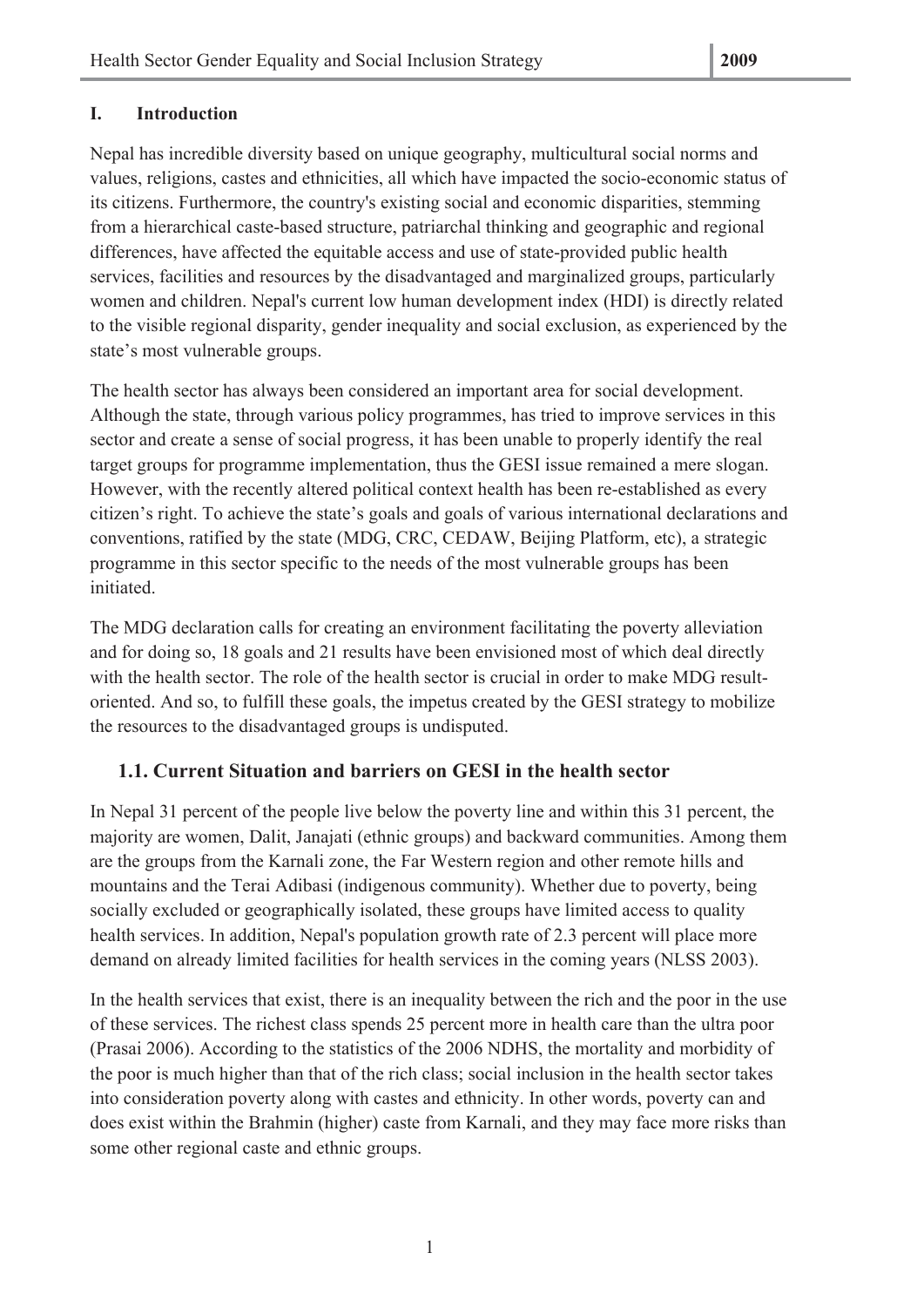There is a considerable economical gap between different castes and ethnic groups. Most communities within lower castes and indigenous groups are marginalized and excluded. The majority of Dalits are below the poverty line. Their average life expectancy is half of that of Brahmins and Chettris, and one third that of Newars. According to the 2006 NDHS, the Dalits and Muslims are low in almost all health indicators.

Analysis of the 1996, 2001 and 2006 NDHS in use of family planning devices, child immunization, diarrhea control, and acute respiratory infection, shows there has been a decrease in inequality between castes and ethnic groups and between the rich and the poor. Similarly the below-five child mortality rate has also considerably decreased between high and low caste groups and ethnic groups and between rich and poor. But there is still inequality between those who use antenatal care and skilled birth attendants (SBA) in delivery. According to NDHS 2006, the increase in the use of antenatal care among the poor population is much less compared to the increase in use of such care by the rich. Similarly, the use of SBAs among the poor is 48 percent while the percentage of use is 57.8 percent among the rich. The use of SBAs among Terai Dalits is 5 percent, and among hill Dalits is 14 percent, while among high castes in the Terai it is 70 percent, and for hill Brahmins it is 38 percent (Bennnet/Dahal). In the use of institutional delivery there exists a huge gap between rich and poor, different castes and ethnic groups. Overall, the Muslim community is very much backward compared to other communities in seeking any health services.

In the case of gender, there exists a different kind of problem in the health sector. The largely patriarchic Nepalese society considers women subordinates (second class citizens). The family and society do not give importance to women's health, and in addition, the reproductive cycle is considered their fate. Because of this familial and societal discrimination, women are limited in accessing education, health services and information, especially so for women from marginalized and backward communities; they lag behind in receiving general and maternal health services. Fetus screening and unequal treatment between boy and girl children has affected women's health. Even though many laws have been promulgated to end such discriminations, the religious and social discrimination overshadow the laws, challenging their enforcement. The MoHP has been implementing programmes targeting women's health, resulting in some improvements. For example, the recently implemented free child delivery service has increased the number of women seeking such services. However, there is much more work to be done to be more inclusive, setting aside caste, gender and regional differences/isolation.

There is also a gap between average life expectancy and maternal and child mortality when comparing rural and urban settings. Poor and vulnerable groups are using rural health services where the rich class use mostly urban hospital services.

The remote mountains and geography has physically separated the rural poor who live below the poverty line from many facilities and has created many challenges to the state in providing health services. Although services are free, there are many associated costs that add additional barriers to the poor being able to access them due to the considerable distance that must be covered: transportation costs; food and accommodations if they are forced to spend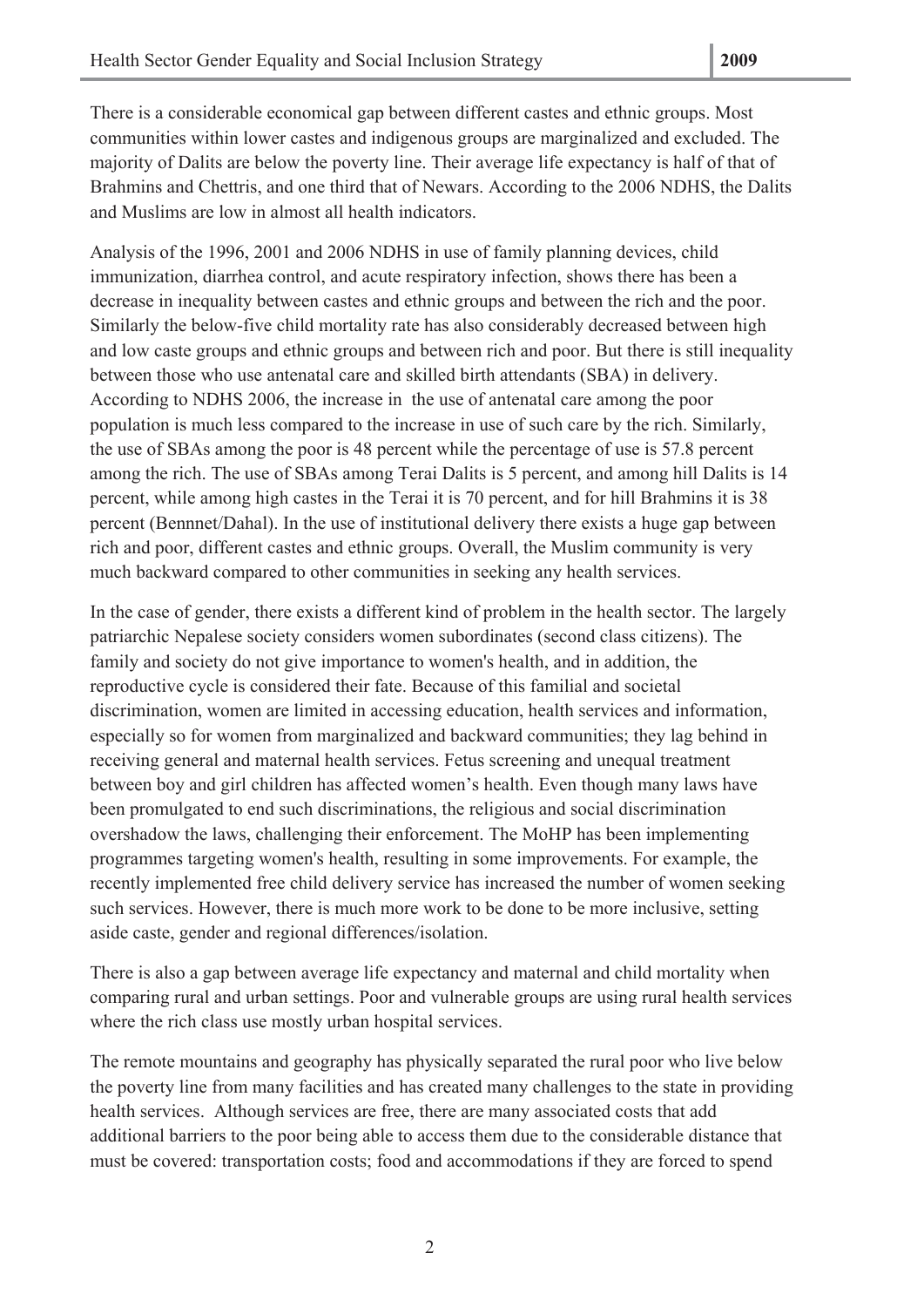the night; and other such costs. Quite simply, the locations of the facilities are not in accessible areas for many in the target group. In addition, in remote and rural areas there is an inadequate presence of health workers and a low supply of medicine and equipment. There is a tendency for NGOs and health service providers to be centered in more accessible areas; the state has been unable to provide proper health facilities to the population of remote and rural areas. Historically, the state also compares the health service delivery in these areas to operational costs. Today's need is not to compare this service with costs but to base it on the geographic diversity and disparity, and on the overall health goals of the nation.

Beyond health statistics andthe geographic and economic situation of the target groups, one must also consider the actions and behaviour of the service providers that contribute to the current situation of target groups being unable and unwilling to access services. There is discriminatory behavior by health workers towards the target groups; a lack of female service providers; less responsibility and accountability of the staff towards equitable delivery of health services; a lack of health counseling skills; and a lack of general motivation among service providers. These actions and behaviors have created among the target groups and a lack of feeling of belongingness by the community.

Poverty, a lack of education and extensive illiteracy of the target groups, combined with inadequate information, information not available in local languages, or available service providers not speaking the local languages, has also led to the exclusion of target groups from accessing health services and information. Additionally, traditional thinking, social and religious barriers (such as the passivity of the Muslim communities in seeking health care), superstitions and socio-cultural beliefs (faith healing, witchcraft, etc.) has affected target groups health-seeking behaviour.

The target groups have also been less involved in policy making and have had no orientation on inclusion in health sector policy and strategies; essentially they have been unable to advocate for themselves and participate in the process. In addition, implementation of prepared policy and guidelines has not been effective, and reforms in health policy have not been socially- inclusive specific, further preventing the health sector from becoming fully inclusive.

In summary, the current situation of GESI in the health sector contains many barriers that prevent target groups from fully accessing and utilizing health services: geography; one's social, cultural/religious and economic status; discrimination by health service providers; geographical remoteness; inadequate flow of information; beliefs in traditional healing methods; language barriers, and ineffective health programmes and services.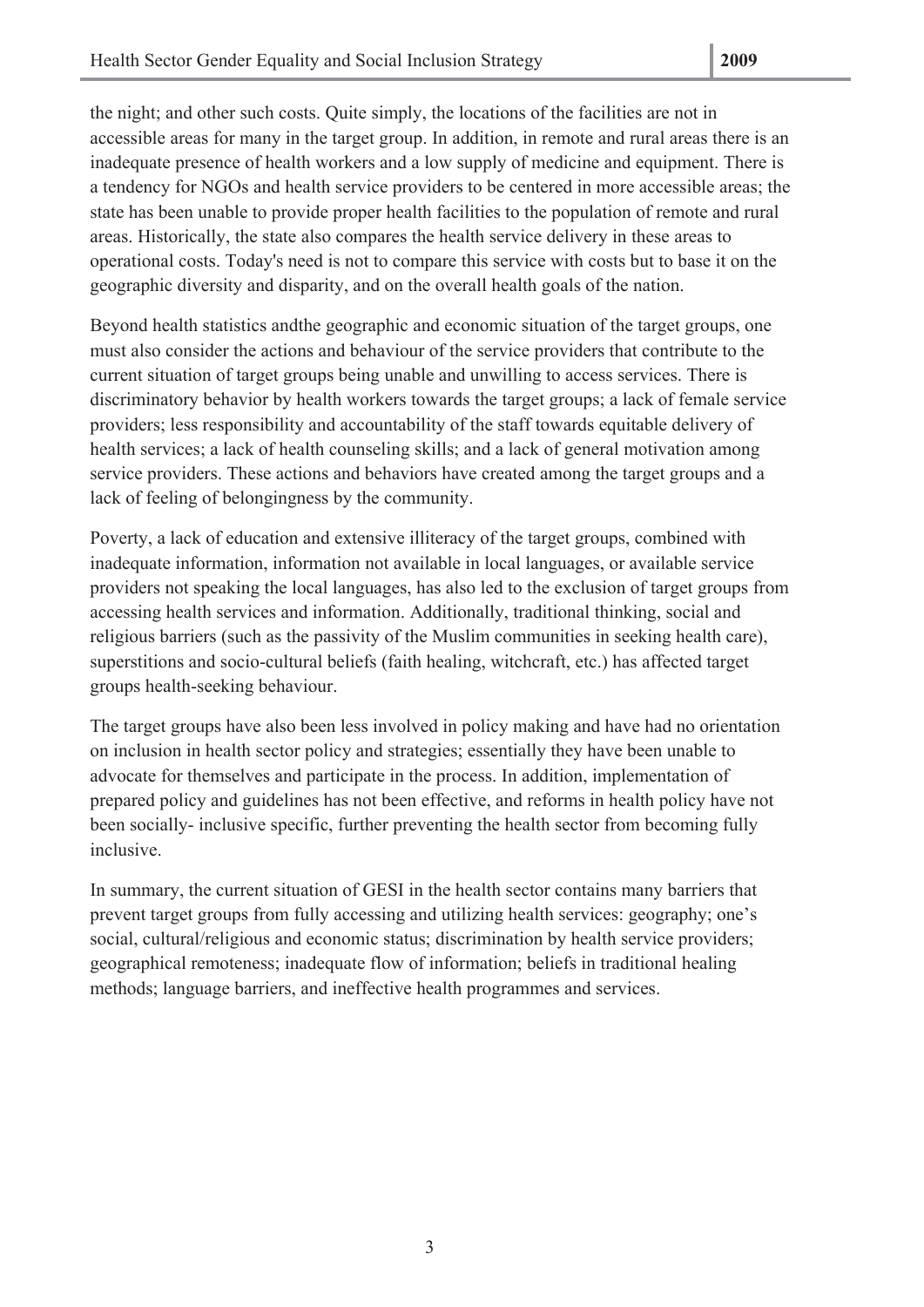## **1.2 Existing Policies on Gender Equality and Social Inclusion**

The existing laws, policies, rules, strategies and programmes are provisioned as follows:

#### **Provisions in Constitution, Laws and Acts**

**Nepal's Interim Constitution 2006 (BS 2063):** Nepal's interim constitution has defined that "every citizen will have the right to have free basic health care service as provisioned by the State" and thus has established health as a fundamental right of every citizen. To fulfill this mandate, the MoHP has launched various programmes, making every effort to bring quality care within reach of every citizen. Considering the provision in the Interim Constitution 2006 on December 15, 2006 ( BS 2063 Mangsire-29), through a cabinet decision, the Government of Nepal decided to provide essential health care services (emergency and inpatient services) free of cost to ultra poor, vulnerable, poor, senior citizens, people living with physical and psychological disabilities, and women volunteers known as Female Community Health Volunteers (FCHVs) at the level of sub-health posts, primary health care centres and district hospitals.

**Local Self Governance Act 1999 (BS 2055):**The Local Self Governance Act has provisioned for women, economically and socially backward ethnic groups, communities and Adibasi (indigenous) to be represented in the VDC and ward level development committees, and the handover of the operation and management responsibility of health services to village level committees. But this act does not clearly specify social inclusion and does not consider the very real barriers that largely prevent the target/vulnerable groups from participating. The act does mention women and child welfare, and has programmes for women empowerment.

**Right to Information Act 2008 (BS 2065):** The Constitution of the Kingdom of Nepal 1990 (2047 BS) was the first constitution to recognize right to information as a basic fundamental right. Although the constitution speaks clearly on this right, the state never took initiative to enact legal instruments necessary to exercisinge that right.. The Interim Constitution 2006 (BS 2063) has also established rights to information as a fundamental right according to the sentiments of the Jana Andolan ("People's Movement"). As per Article 27, every citizen has the right to ask for information that is of individual and common interest . It also states that citizens will have the rightto access information on public institutions/agencies.

#### **Policy and Strategy**

**Nepal's National Health Policy 1991 (BS 2048):** Nepal's National Health Policy 1991 (BS 2048) has defined its objective as providing modern health services through trained health workers at the village level. Under this, in order to increase access and use of services, various public health related programmes such as family planning, immunization, nutrition, malaria, kala-azar, tuberculosis, and leprosy programmes have been implemented.

**Nepal's Health Sector Strategy 2004 (BS 2061):** The Nepal health sector strategy reform paper addresses challenges in the health sector and ensuring proportional access of poor, women and other vulnerable people to essential health care.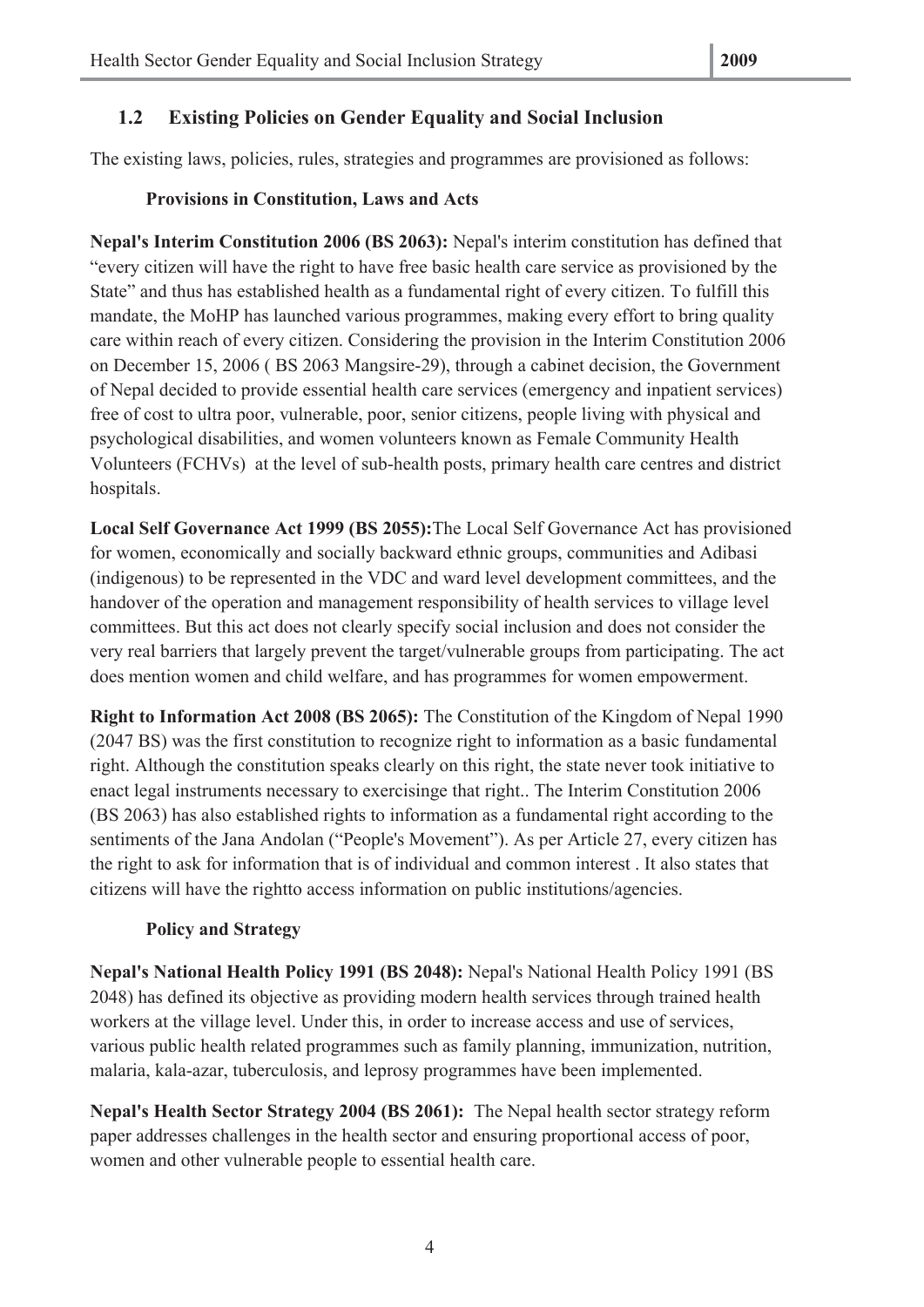**The Ten Point Health Policy and Programmes 2006 (BS 2063):** The GoN which was formed after the Jana Andolan in 2005/06 (BS 2062/2063), has issued a ten point paper to guide MoHP policy and programmes, raise awareness of MoHP staff to being more citizenoriented and to develop inclusive programmes, all according to the sentiment of the Jana Andolan. Of the 10 points, the following seven points mention that unless equality, equity and access are addressed, social inclusion cannot implemented. The seven points are as follows (from Ten Point Health Policy and Programme, Ministry of Health and Population, 2007 (BS 2063):

- Expressing our commitment to the universal principle that "health is a fundamental human right", while ensuring that health care is available to all Nepalese, we will continue to give special priority to those persons, genders, castes and ethnic groups, communities and regions that are socio-economically disadvantaged.
- It is our firm principle that it shall be the main responsibility of the state to deliver all types of health services—preventive, rehabilitative and curative—to socioeconomically disadvantaged people. These services will be organized in accord with the principles of the Alma Alta Declaration regarding primary health care. Ayurvedic and other alternative medical systems will be conserved and promoted.
- Special initiatives will be developed to create a proper working environment for doctors and health workers in rural and remote areas. Their financial advancement and opportunities for advanced study will be ensured. The two-way referral system will be activated.
- In coordination with the Ministry of Education, universities, and other educational organizations, necessary steps will be taken to fulfill the responsibility of medical education to develop human resources in accord with Nepal's needs, and to involve educational centers in providing medical treatment to the people.
- To ensure that the private sector is organized in a manner that is responsible toward the people, necessary assistance, policy directives and supervision will be provided. A Health Cooperatives policy that ensures people's participation and ownership will be put into practice.
- Health work at the district level will be conducted in according with the concepts of decentralization and an integrated approach. The people will be empowered through health related works by empowering the community health workers. Special steps will be taken to make effective use of the full inner potential of these health workers and volunteer health workers, who form the link between the people and the health facilities.
- The MoHP will immediately address the issues of health security of the people injured in Jana Andolan and martyrs family.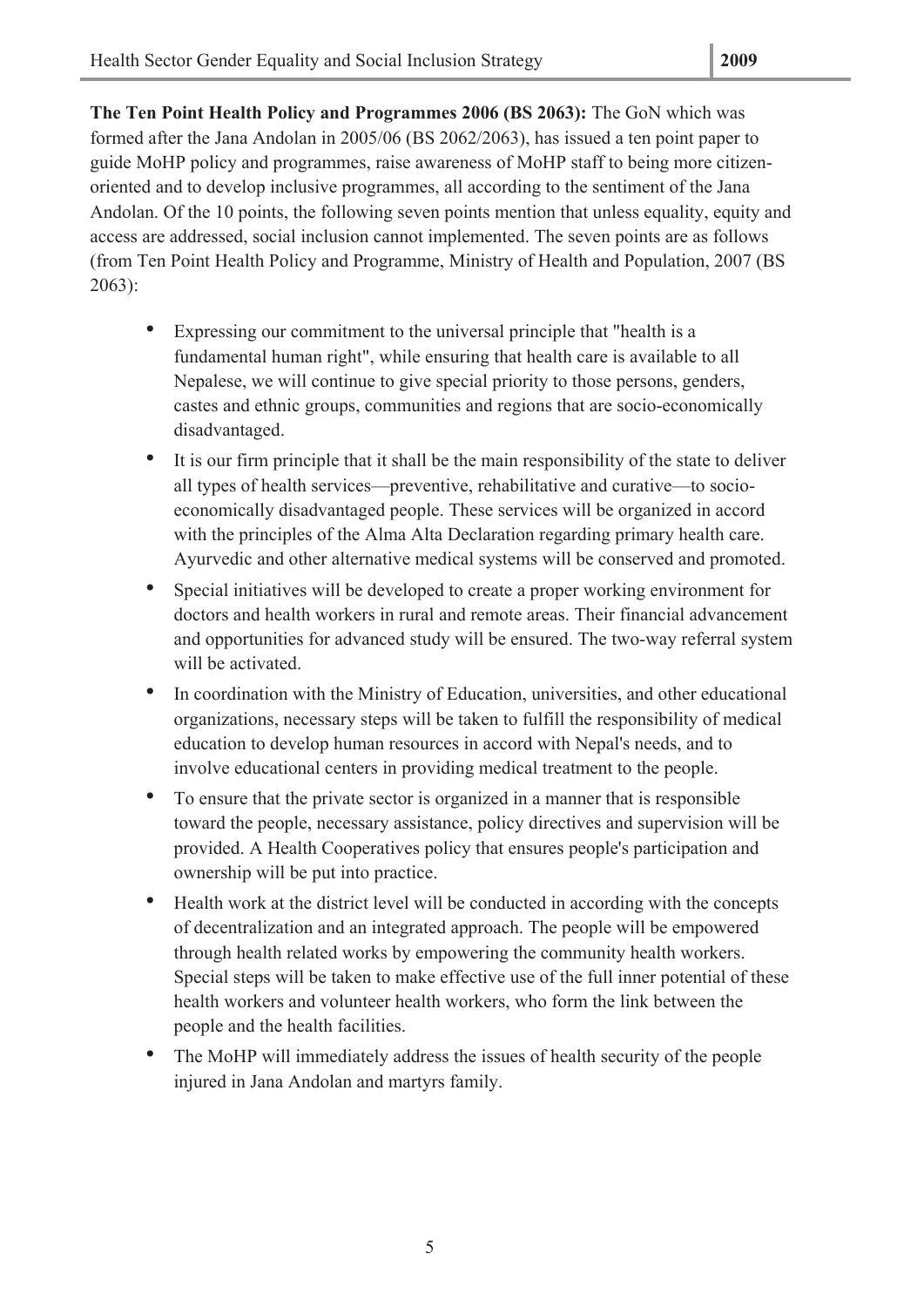#### **Plans and Programmes**

**Nepal's Long-term Health Plan 1975 ( BS 2032):** According to Nepal's long-term health plan 1975, in order to fulfill the objective of extending health services to the local level, integrated health service had to be adopted and implemented accordingly.

**Second Long-term Health Plan 1997 -2017 (BS 2054- 2074):** The Second Long-term Health Plan 1997-2017 has defined women, children and village populations as vulnerable groups and has mainly tried to reduce inequalities in equitable access to gender sensitive and quality health services.

**Poverty Reduction Strategy Paper/10th Five Year Plan 2002/03-2006/07 (BS 2059/60 – 2063/64):**This paper included plans on how to contribute to improvementsin the health sector for the poor and remote populations. The PRSP was the first such plan thatspecified social inclusion as one of four central points. In the PRSP, special priority was given to the health of poor, vulnerable and oppressed peoplewhile implementing health sector programmes, and focused on the creation of a productive population to reduce the state of poverty.

**Three Year Interim Plan 2007/08 – 2009/10 ( 2064/64- 2066/67):**This plan accepted the universal principle of health as a fundamental human right and has emphasized equitable access to health services by the socially excluded, poor, women and disabled. It also emphasized the development of necessary human resources, establishment and expansion of health institutions and improvements in the community level organizational structure, for the implementation of its programmes and plans.

**Nepal's Health Sector Programme - Implementation Plan 2004-2009:**The NHSP-IP included many kinds of reform programmes and the MoHP has shown a high level commitment to providing equitable health services. Its main emphasis is on ensuring the access of poor and vulnerable to essential health services. It also addresses the achievement of the health sector MDGs, with improved health outcomes for the poor and those living in remote areas and a consequent reduction in poverty. But this plan did not condsider the special needs of Dalits and ethnic groups; it did not define who was vulnerable (destitute); and did not link gender, caste and age with the word vulnerable/destitute. Furthermore, the indicators in this plan were not disaggregated in terms of gender, caste and ethnicity.

**Vulnerable Community Development Plan (2004):** The Vulnerable Community Development Plan within the NHSP-IP addresses social exclusion in health services in Nepal and the effects and implications for vulnerable people for the NHSP-IP. The excluded (vulnerable) groups are predominantly women and girls, indigenous peoples and occupational castes. Because they inhabit all regions and districts of Nepal covered by this broad national health project, a Vulnerable Communities Development Plan is an essential prerequisite for achieving the stated objective of social inclusion in basic health services as set out in the NHSP- IP.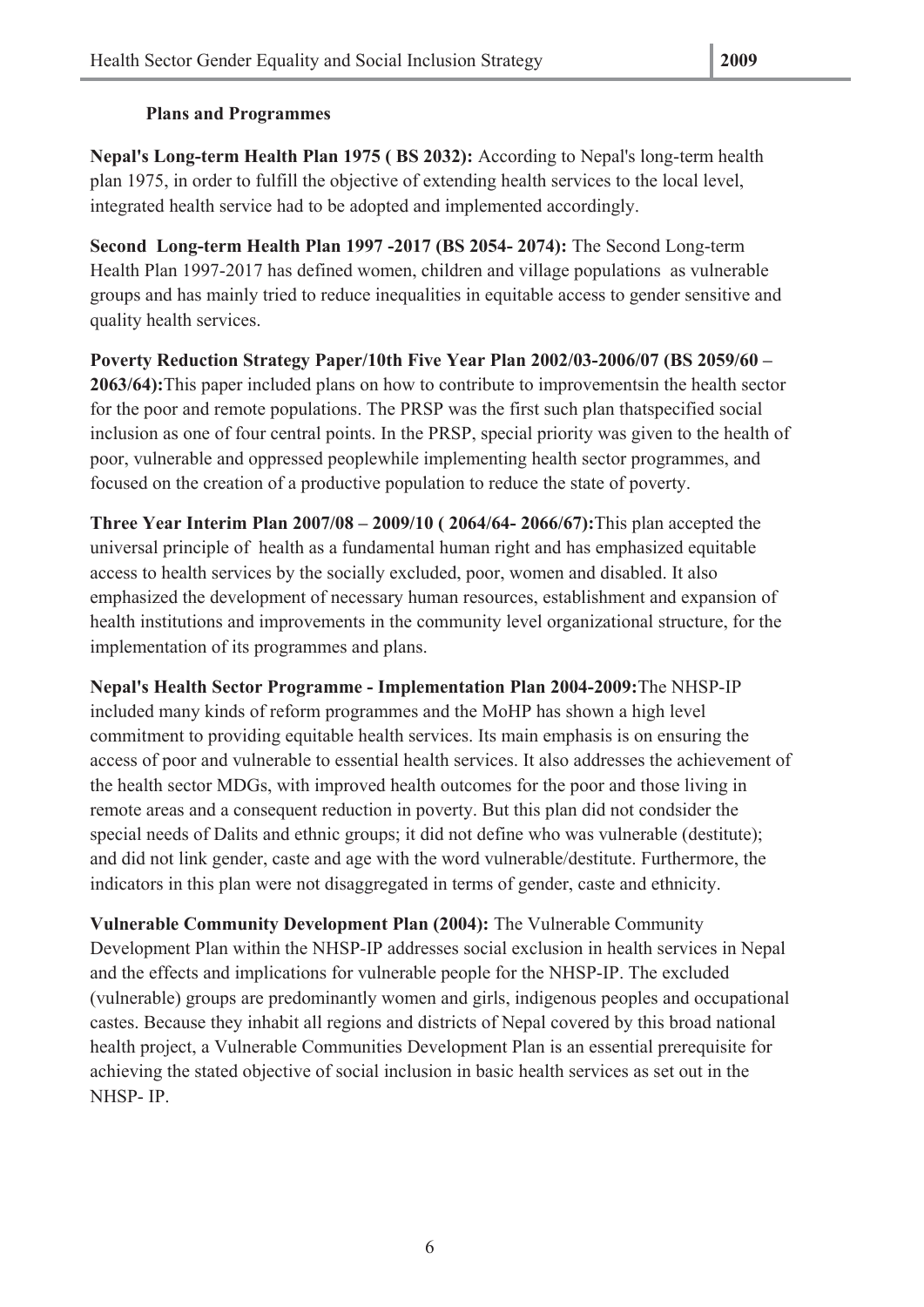The VCDP provided a guide for the MoHP in 2004 to conduct programmes over the next four to five years to address social inclusion. This plan was not implemented, as there was no clear mechanism for implementation.

**Free Health Service Programme**: Thisprogramme's main objective was to promote essential health care services to all citizens; ensure the health rights of the citizens - especially of the poor, vulnerable and target groups - and increase their access and use of health services. The free health care service programme policy for target groups was announced in fiscal year 2006/07 (BS 2063/2064) in hospitals and primary health centres for inpatient and emergency services and was made free for all citizens in all health posts and sub-health posts from fiscal year 2007/08 (BS 2064/65 Marg 1). It was expanded in 2008 (BS 2065 Mansir 1) to include primary health services. In 2008 (BS 2065 Marg 1) hospitals with at least 25 beds provided listed medicines free to all citizens,while essential drugs and all services were made free for target groups (the ultra poor, vulnerable, poor, disabled, senior citizens, and FCHVs). In 2008 (BS 2065 Marg 1) institutional delivery was made free for all women.

### **1.3 Efforts and Achievements to date**

- To coordinate at the policy and working level for GESI, a GESI Unit has been established under the Programme Planning and International Coordination Division of the MoHP which had prepared a GESI strategy.
- Since a quota of poor, women, Dalit and Janajati representatives on local health management committees has been set, an attempt has been made to enhance their self-esteem and empowerthem.
- There has been a gradual increase in the number of service beneficiaries in health facilities due to the availability of free basic health care and child delivery services.
- People living in the remote and marginalized regions where health services are not availablehave benefited from mobile health camps intended to deliver specialized health services.
- Attempts have been made to collect disaggregated health sector information in 10 districts through the health management information system to ensure access of health services by various castes and ethnicities.
- Opportunities to access higher education, especially medical courses, by the poor, Dalits and marginalized communities, have been made available through quotas and scholarships.
- Endowment funds at the VDC and district level have been created for FCHVs, and motivational programmes are being implemented for them.
- Women with prolapsed uteri have been provided with free checkups and operations at health camps.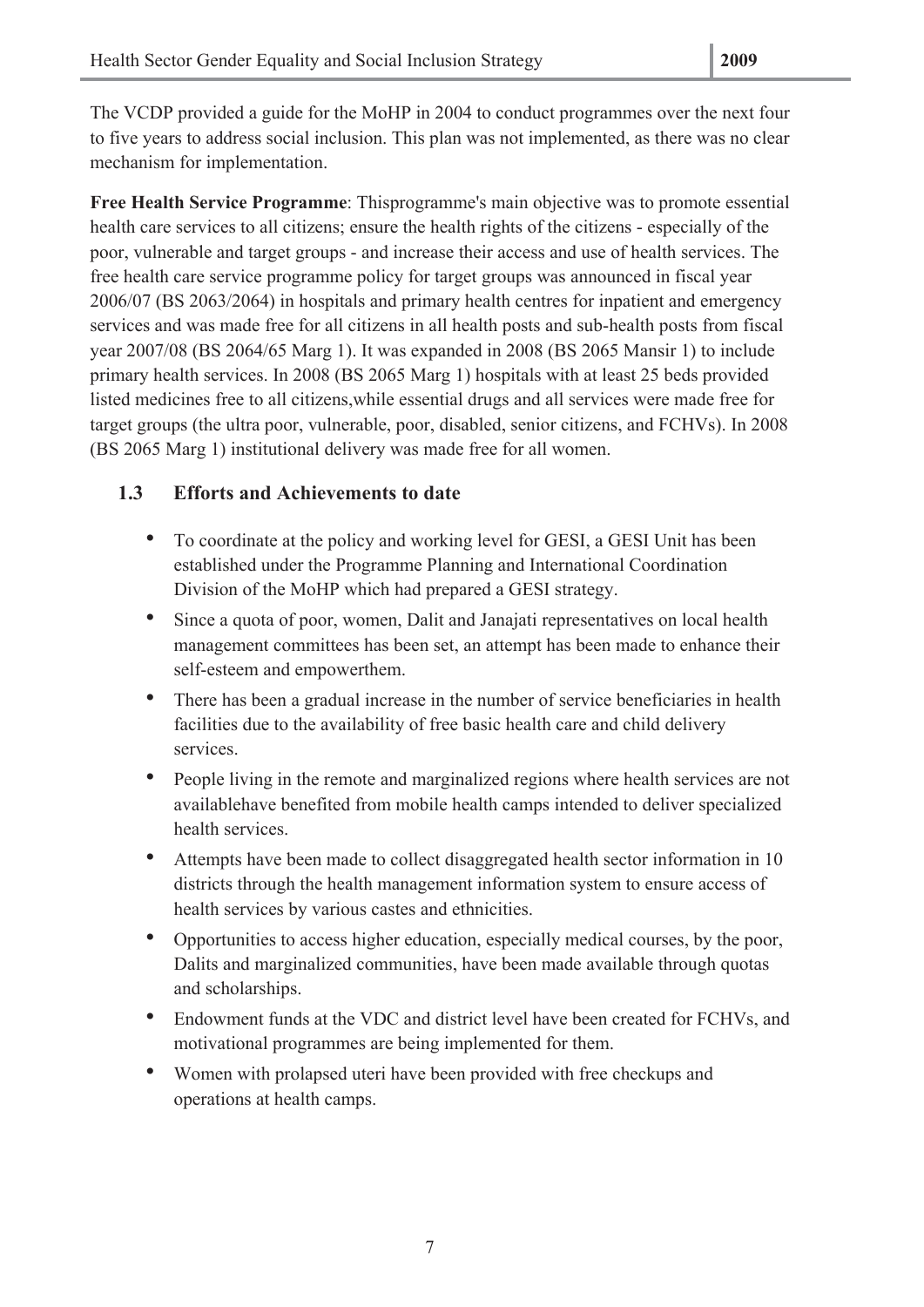- Radio and print materials with information on available health services and health rights of citizens have been translated into Abadhi and Tharu languages as part of a pilot programme to increaseawareness of such information by the target groups.
- Several years ago Mother Child Health Workers (MCHWs) who had passed the SLC examination were given NMW training to upgrade their standards. This had led to increased motivation among MCHWs. To date, about 1200 MCHWs have participated in this training and are working in their respective areas.
- A separate Revitalizing Primary Health Care division has recently been established at the Department of Health Services to effectively implement free health care services; this division has started health insurance, health cooperative and rural health programmes.

## **1.4 Rationale**

As directed by the policies and programmes in the health sector, the state has prioritized the integration of GESI in its policies, programmes and plans to make health services accessible and useable by all. In order to fulfill its mandate, the MoHP has been introducing different programmes. However, due to various reasons, the poor, vulnerable, disabled, senior citizens, and marginalized castes and ethnic groups have not been able to fully access and utilize the available services. As it is the state's responsibility to provide health services, the government after the Jana Andolan II issued a ten-point health policy and programme paper aimed at making the MoHP more effective. While preparing the ten-point health paper and the TYIP, the MoHP has shown a high level of political commitment to providing equitable health services.

There are still many visible GESI-related challenges in the health sector, and without addressing these, the health sector goals cannot be achieved. The goal of ensuring easily accessible quality services for all can only be achieved if the marginalized are mainstreamed through specific programmes and strategies. In order for the target groups to receive services and ensure health as a fundamental right as addressed by the state, and to rightly implement various programmes of the government, the MoHP has developed this GESI Strategy. When this strategy is fully adopted it is expected that the ministry will be more committed to GESI, that human and institutional capacity will be strengthened and that GESI will be internalized in a sustainable way.

## **1.5 Process**

To mainstream GESI in the health sector, the MoHP in 2008 (BS 2065) under the Programme Planning and International Coordination Division established a three-member GESI unit. This unit has played a leading role in preparing this strategy.

This strategy has been prepared through a participatory and consultative process. Consultation and interaction has been done at different levels. The following activities were conducted: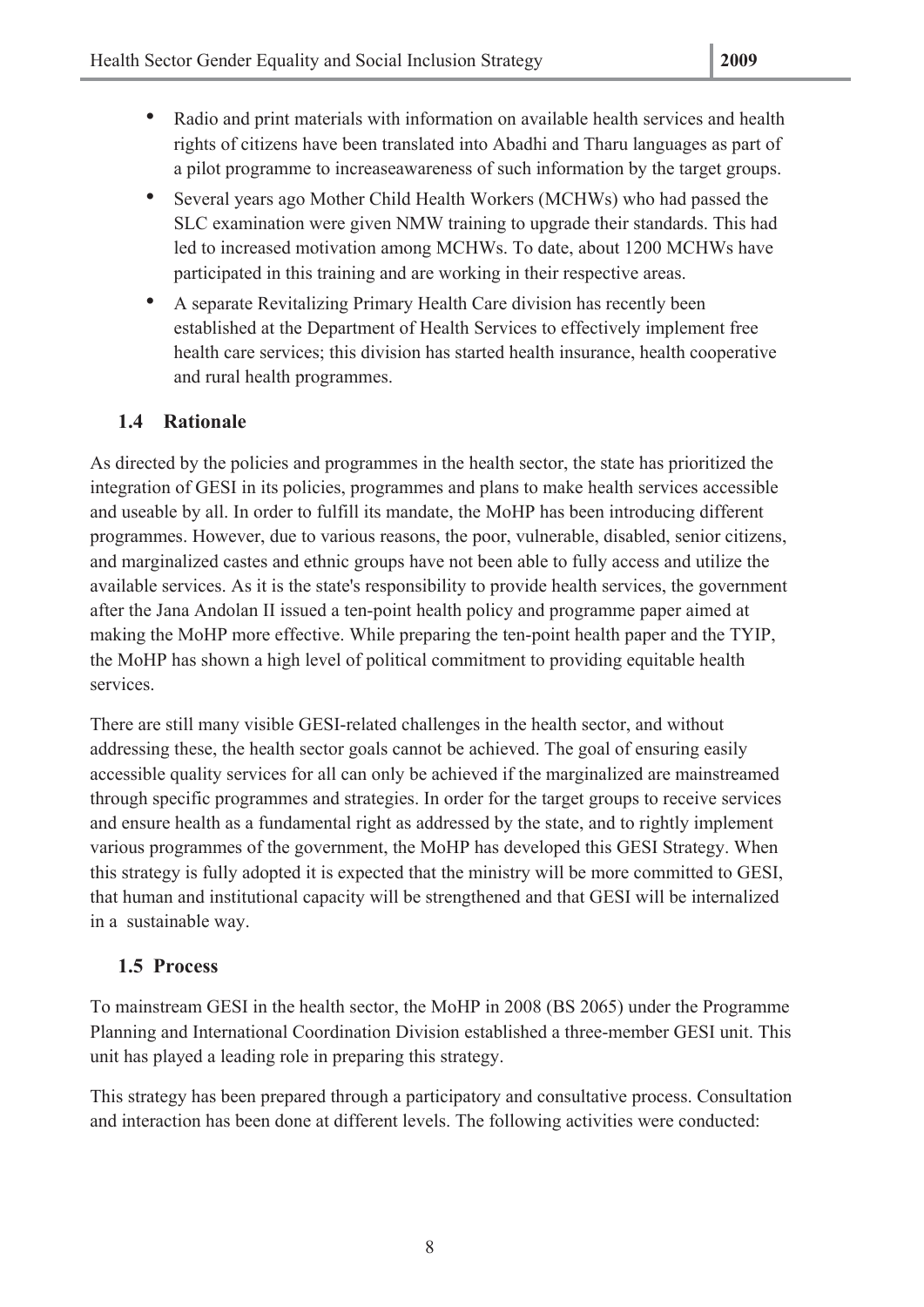a) An in-depth study of related documents, health sector policies, rules, regulations, strategies, guidelines, study reports and progress reports;

b) Suggestions were collected through individual and collective interviews and discussions with the ministerial GESI unit, Department of Health, Patan Hospital, representatives from health sector projects and the GESI division of the Ministry of Education;The information, understanding and learning from such studies, reviews, interviews and discussions contributed to the foundation of this strategy.

c) Three regional consultative workshops in the Mid-western, Eastern and Western development regions (Nepalgunj, Biratnager and Pokhara). Participants included representatives from the MoHP, NPC, Department of Health Service , Regional Health Directorates, zonal and district Hospitals, District Public Health Offices, Village Level Health Workers, NGOs, organizations representing Dalits, Adibasi (indigenous), Janajati (ethnic groups), women, individuals from the private sector and other stakeholders working in the health sector. Based on the discussions and input from these regional workshops, the first draft of the GESI strategy was prepared and distributed to the ministry for comments and suggestions.

d) Based on the suggestions and comments from the ministry, the first draft of the strategy was revised. A central-level workshop was organized with different stakeholders, including the MoHP, projects working in health sector, NPCs, NGOs, organizations representing Dalits, ethnic groups and women to review the draft strategy. Based on their comments and inputs, this final draft of the strategy has been prepared.

## **II. Definitions**

**Gender Equality**: Gender equality is concerned with the socially constructed differences between women and men (usually inequitable), and believes that in order to gain equitable outcomes, different methods and approaches have to be adopted.

**Social Inclusion**: Social inclusion is defined as the removal of institutional barriers and the enhancement of incentives to increase access of diverse individuals and groups to development opportunities (World Bank Sectoral Analysis Sourcebook).

Linked closely with social inclusion is the complementary role of empowerment, as illustrated below (definition used by World Bank 2002).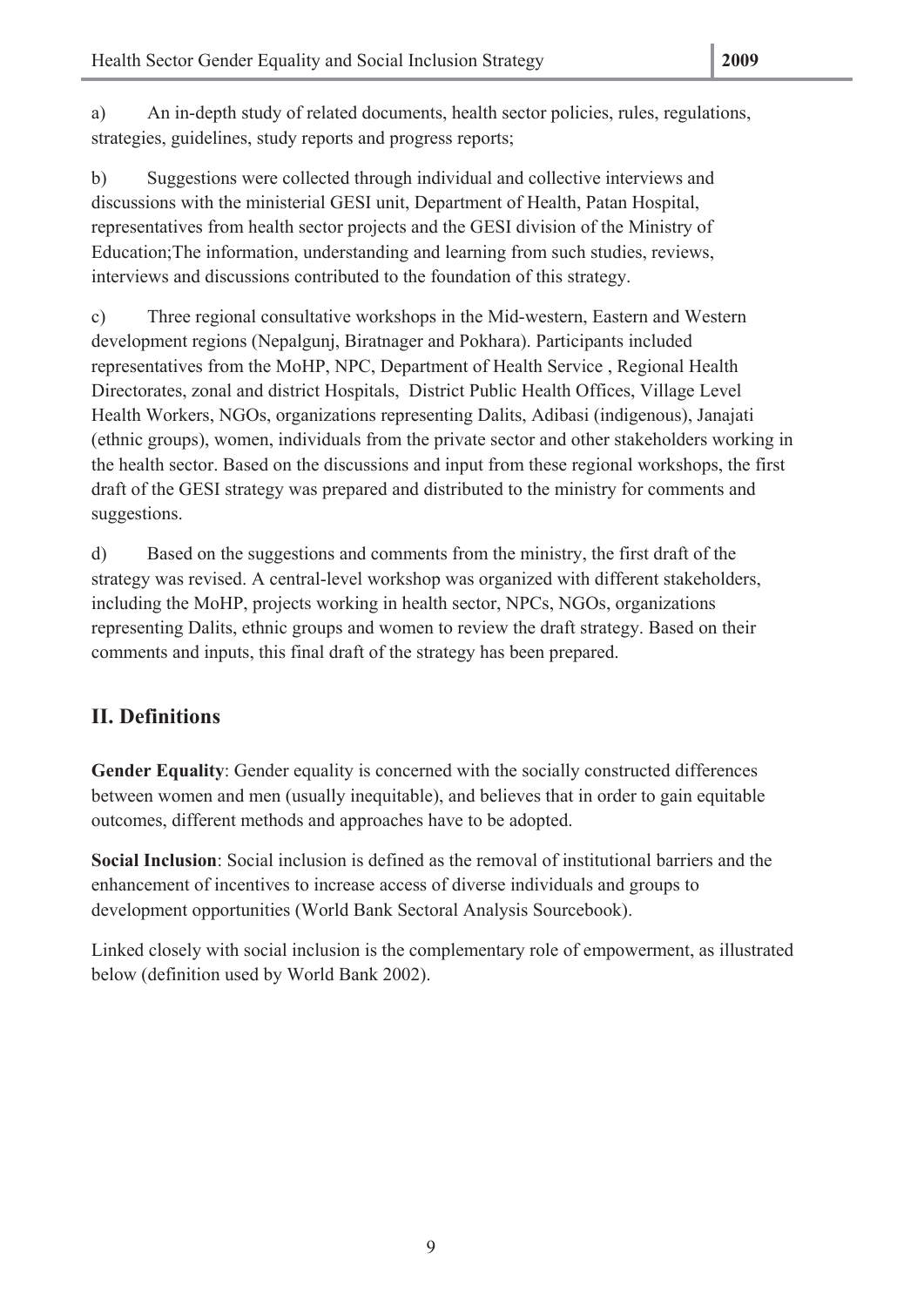

Social inclusion, in the context of the health sector, means equal and equitable access to basic health services. To achieve this fully and permanently, there needs to be a combination of social inclusion and empowerment.

**Empowerment**: Empowerment means building the excluded groups' economic, social and emotional strength. This requires:

- increasing their access to services, resources and materials;
- providing them with information on service delivery organization's objectives, working sectors and services, via the most appropriate medium;
- improving their abilities to present their issues to service delivery organizations:
- stimulating their self-confidence and self-respect;
- organizing them for group work.

**Social Exclusion**: Social exclusion comes from the existing social practices, beliefs, values and norms which puts the marginalized groups outside of mainstream development and are excluded from its gains.

**Equality**: Equality means having no differences in facility, respect and rights. Gender and social (caste/ethnicity) equality is to recognize biological and societal differences and bring changes to the social values, norms, perspectives, thinking and beliefs such that women and men, and higher and lower castes maintain equal status.

**Equity:** Equity is the state or quality of neutral, fair and just behaviour. It is helpful to consider inequity: differences which are unnecessary and avoidable; and considered to be unfair and unjust. Equality cannot be gained through merely providing equal opportunities, as not everyone is able to access the opportunity equally. In order to address the differences and exclusion of the marginalized groups and communities, there is a need for more targeted resources and support to bring about a change in equity.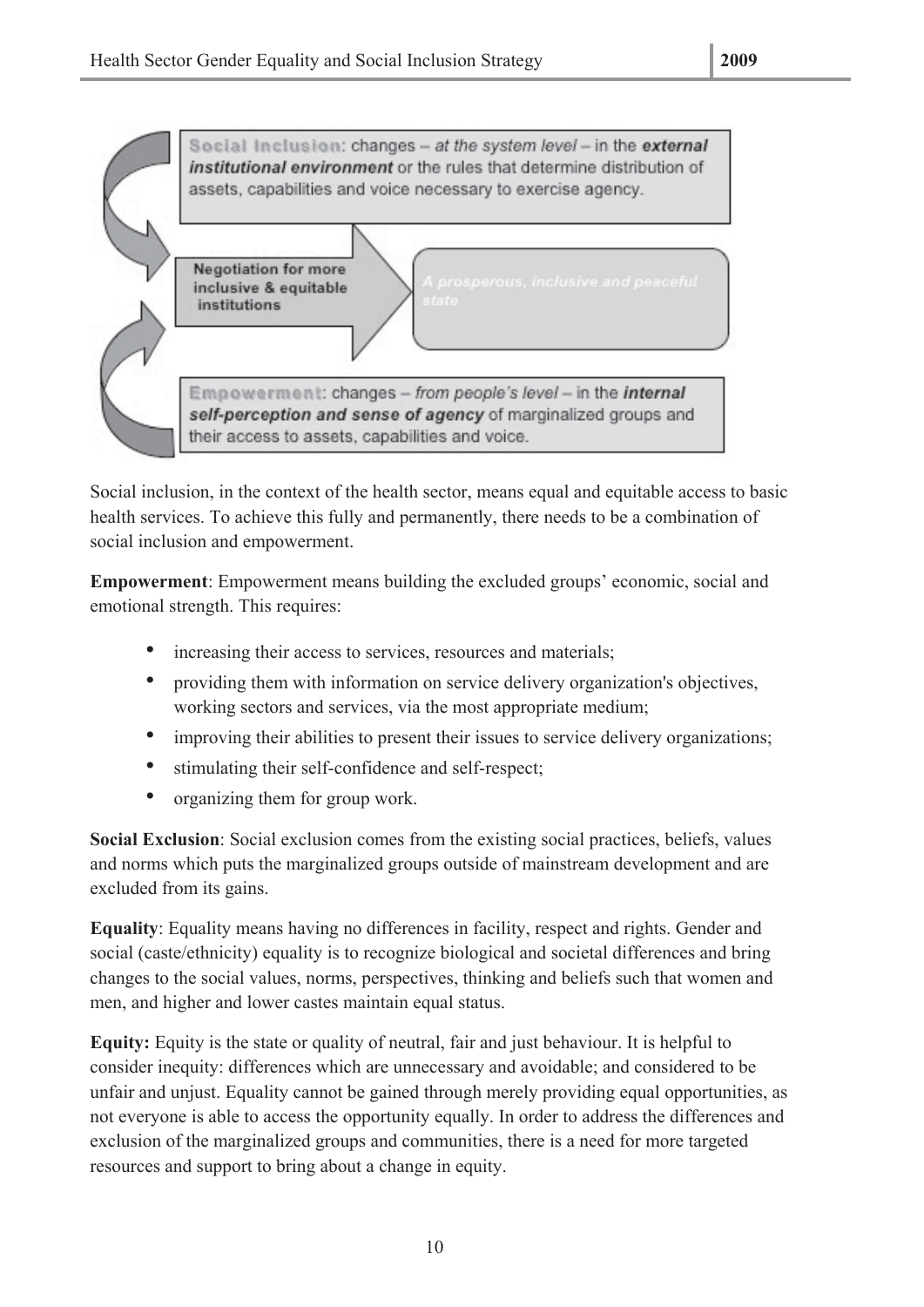**Gender discrimination or social gender discrimination**: Gender discrimination is the relationship between women and men and the culturally and socially established difference in the roles that they play and the subsequent inequality. The difference between men and women is constructed by the society and changes with time; it differs according to place, context, cultures of castes and ethnic groups. In many societies women are treated as subordinates (second class citizens). This has affected women's ability to exercise their rights to services; there is even a situational denial of their right to access information, adequate nutrition, health services, education, access and control over finances and property, their reproductive rights, family planning, etc.

**Target group(s):** The Interim Constitution 2006 (BS 2063) has defined the target group as the ultra poor, vulnerable, poor, senior citizen, disabled, and FCHVs. The GESI strategy has defined the target group as the following:

- **Poor**: economically, geographically and from empowerment's perspective, marginalized and disadvantaged groups, including women and children.
- **Vulnerable**: helpless (destitute), disabled, senior citizens over sixty years, displaced, conflict-affected, slum and trafficking-affected, including women and children.
- **Marginalized castes and ethnic groups**: Dalits (hill and terai), backwards ethnic and indigenous groups, religious minorities (Muslims), including women and children and third gender.

**Disadvantaged Group (DAG):**a DAG group has been defined as the following (courtesy Local Governance and Community Development Programme):

- households with food sufficiency for less than 3 months
- concentration of marginalized households
- those who lack access to primary education
- those who lack access to health posts
- participation of women, Dalits and Janajatis in decision making
- prevalence of gender discrimination
- prevalence of vulnerable groups

**Targeted Interventions**: directed activities with the goal of ending gender discrimination and social exclusion by removal of barriers and increasing the access and use of health services by the target groups.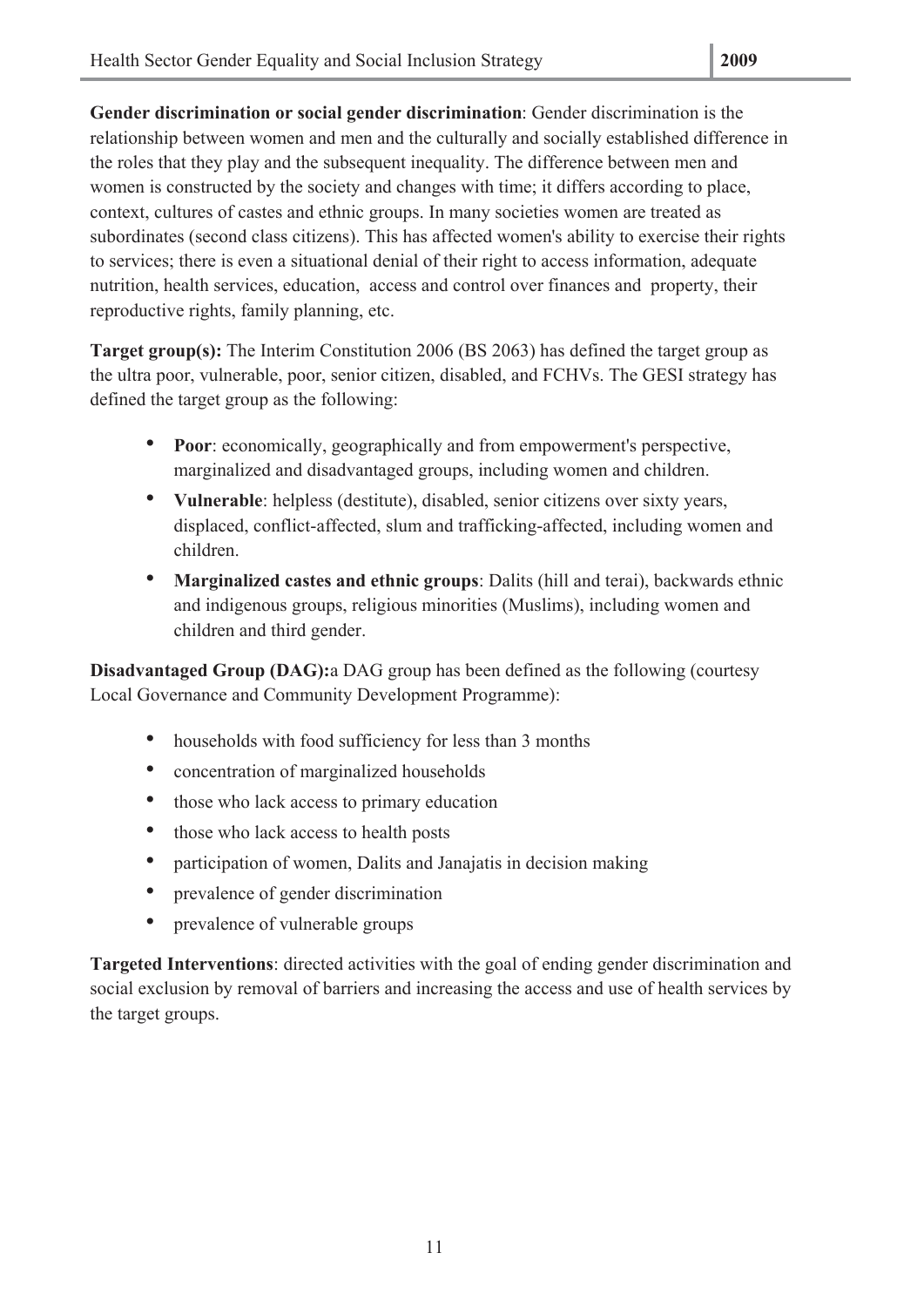## **III. Objectives**

The objectives of the GESI strategy are as follows:

- **Objective 1:** Develop policies, strategies, plans and programmes that create a favorable environment for integrating (mainstreaming) GESI in Nepal's health sector.
- **Objective 2:** Enhance the capacity of service providers and ensure equitable access and use of health services by the poor, vulnerable and marginalized castes and ethnic groups using a rights-based approach.
- **Objective 3:** Improve health-seeking behavior of the poor, vulnerable and marginalized castes and ethnic groups using a rights-based approach.

## **IV. Strategy Table/Strategic Framework:**

| <b>Strategy</b>                                                                   | <b>Working policy</b>                                                                                                                                                                                                       |
|-----------------------------------------------------------------------------------|-----------------------------------------------------------------------------------------------------------------------------------------------------------------------------------------------------------------------------|
| integrating (mainstreaming) GESI in Nepal's health sector.                        | Objective 1: Develop policies, strategies, plans and programmes that create a favorable environment for                                                                                                                     |
|                                                                                   | Strategy 1. Ensure inclusion of GESI in the development of policies, strategies, plans, setting standards, and<br>budgeting, and advocate for use of such policies, standards and budget provisioning at the central level. |
| Review the existing policy, law and<br>guidelines to make them GESI<br>inclusive. | Analyze and revise existing health policy, regulations and guidelines<br>to make them GESI inclusive and responsive, and ensure the policy<br>will not be gender discriminatory.                                            |
|                                                                                   | Advocate for health as a fundamental human right in the upcoming<br>constitution.                                                                                                                                           |
|                                                                                   | Include the standards for integration of GESI in second NHSP-IP<br>$(2011 - 2015)$ .                                                                                                                                        |
|                                                                                   | Develop regular policy feedback mechanism for GESI policy<br>improvements.                                                                                                                                                  |
|                                                                                   | Improve health monitoring for GESI by revising the information<br>system (HMIS) and reporting on a timely basis.                                                                                                            |
|                                                                                   | Review existing health facilities and recommend expansion of<br>appropriate health facilities to locations where target groups are<br>concentrated in large numbers and underserved.                                        |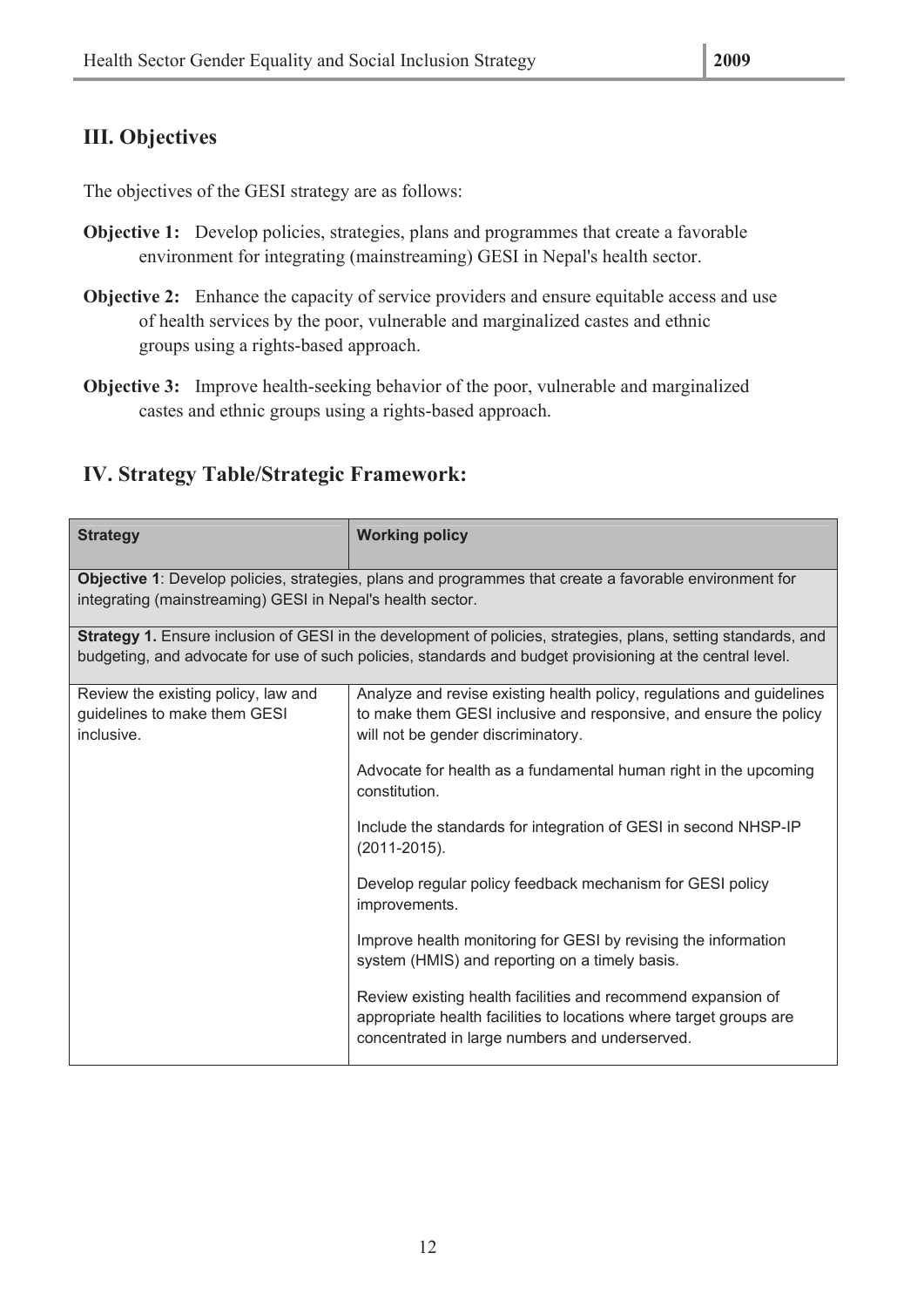| Make necessary policy provisions to<br>include GESI related issues in plans,                                  | Develop policy for identification of poor, vulnerable and marginalized<br>castes and ethnic groups.                                                                                                                                 |
|---------------------------------------------------------------------------------------------------------------|-------------------------------------------------------------------------------------------------------------------------------------------------------------------------------------------------------------------------------------|
| programmes, and budgeting.                                                                                    | Develop implementation guidelines in relation to the policy and<br>ensure implementation.                                                                                                                                           |
|                                                                                                               | Develop and apply policy measures to adopt a favorable<br>environment promoting GESI, such as a quota or priority system for<br>recruiting, training and promoting staff and FCHVs from the<br>marginalized castes and ethnicities. |
|                                                                                                               | Make policy provisions for poor, vulnerable and marginalized castes<br>and ethnic groups to receive free secondary and tertiary health care<br>services.                                                                            |
|                                                                                                               | Make policy provision for compulsory social auditing to make health<br>services inclusive, transparent and accountable.                                                                                                             |
|                                                                                                               | Include GESI in programmes and activities in e-AWPB of MoHP as<br>necessary.                                                                                                                                                        |
|                                                                                                               | Advocate to the MoF and NPC for regular budget provisioning of<br>GESI in AWPB (annual work planning and budgeting) process.                                                                                                        |
|                                                                                                               | Make a policy provision for the development of health cooperatives<br>to expand access to health services by the poor, venerable, and<br>marginalized castes and ethnic groups.                                                     |
|                                                                                                               | Make a policy provision for Health Insurance to increase the target<br>groups' (poor, vulnerable and marginalized castes and ethnic<br>groups) access to health services.                                                           |
|                                                                                                               | Make a policy for partnering with the media to inform the public<br>about government health care messages and free services,<br>targeting the poor, vulnerable and marginalized populations.                                        |
| marginalized castes and ethnic groups.                                                                        | Strategy 2: Prioritize GESI in planning, programming, budgeting, monitoring and evaluation at local levels<br>(DDC, DHO, DPHO and VDC) to ensure services are accessible and available to the poor, vulnerable and                  |
| Create an environment whereby<br>programme planners, managers and<br>directors will include issues related to | Address GESI issues in plans, programmes and budgets to attain<br>MDGs and NHSP targets.                                                                                                                                            |
| GESI in making plans, programme,<br>budget, monitoring and evaluation.                                        | Further develop indicators for GESI as necessary, disaggregate the<br>HMIS, monitor and report performance of target groups, and<br>improve services accordingly.                                                                   |
|                                                                                                               | Define roles and responsibilities for monitoring and evaluating<br>performance of target groups.                                                                                                                                    |
|                                                                                                               | Develop mechanisms/ processes to review GESI disaggregated<br>information and its progress in four monthly semiannual and annual<br>meetings.                                                                                       |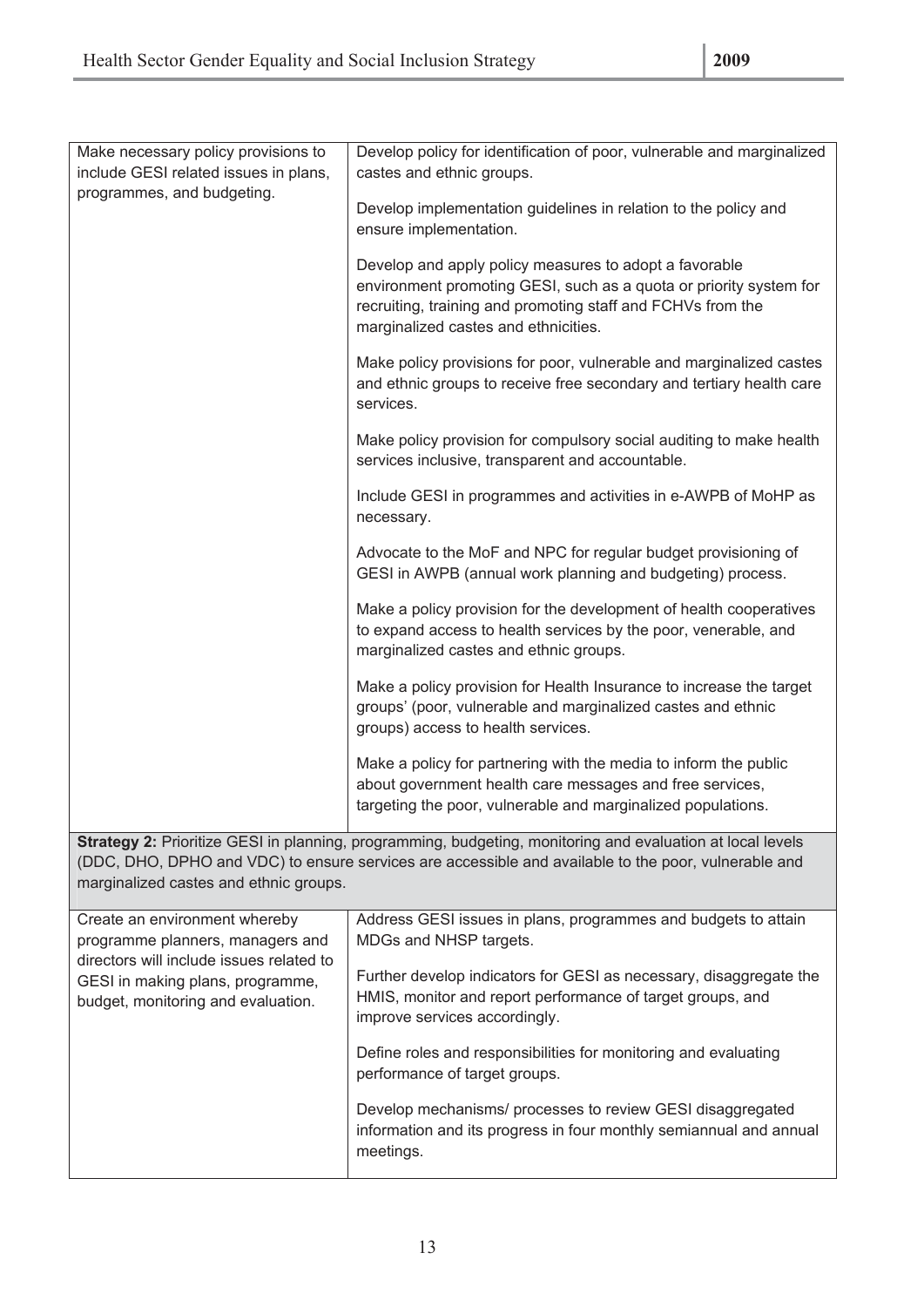| Include GESI related issues in                                       | Operationalize guidelines to facilitate access and utilization of health                                                                                                                                                                                                                                                                  |
|----------------------------------------------------------------------|-------------------------------------------------------------------------------------------------------------------------------------------------------------------------------------------------------------------------------------------------------------------------------------------------------------------------------------------|
| programme implementation by health                                   | services by the poor, vulnerable and marginalized castes and ethnic                                                                                                                                                                                                                                                                       |
| service providers.                                                   | groups.                                                                                                                                                                                                                                                                                                                                   |
|                                                                      |                                                                                                                                                                                                                                                                                                                                           |
|                                                                      | Ensure that the work of every health institutions includes GESI.                                                                                                                                                                                                                                                                          |
| Coordination and participation among                                 | Coordinate with MLD, MoF and NPC for making policy provisions to                                                                                                                                                                                                                                                                          |
| concerned organizations for GESI.                                    | allocate more percentage of the budget for GESI in DDC, VDC and<br>municipalities.                                                                                                                                                                                                                                                        |
|                                                                      | Coordinate and implement with DDCs, VDCs, and municipalities, to<br>attract their social development budgets in the health sector to serve<br>the poor and disadvantaged groups and advocate at policy level.                                                                                                                             |
|                                                                      | Continue implementing existing programme of handover of health<br>facilities at local level, make the health facility management<br>committee inclusive, such that the marginalized castes and ethnic<br>groups are represented proportionate to their populations, develop<br>its management capacity, and make it more GESI responsive. |
|                                                                      | Coordinate with district- and village-level NGOs working in health<br>sector and partner with them to conduct programmes to increase<br>access by the target groups to health services.                                                                                                                                                   |
|                                                                      | Coordinate with ministries, I/NGOs and local bodies to integrate<br>GESI in their programmes.                                                                                                                                                                                                                                             |
|                                                                      | Create trust and good environment between health care providers<br>and communities through regular meetings and other interactions.                                                                                                                                                                                                       |
|                                                                      | Develop policy provisions to make local bodies responsible to<br>develop participatory plans based on the needs and demands of the<br>target groups, implement and monitor.                                                                                                                                                               |
|                                                                      | Transferring knowledge, skills, resources and materials to local<br>bodies to continue to meet the needs of the target groups.                                                                                                                                                                                                            |
| and zonal hospitals.                                                 | Strategy 3: Establish and institutionalize GESI unit/desk at the MOHP, DOHS and divisions of the DOHS,<br>regional directorates, and DHO/DPHO, and Social Service Units for GESI at central, regional, sub-regional,                                                                                                                      |
| a) Establish social service units (SSU)<br>in hospitals.             | Establish and operationalize Social Service Units in central, regional,<br>sub-regional, zonal, and district hospitals to facilitate access to<br>EHCS and secondary and tertiary health care services by the poor,<br>vulnerable and marginalized castes and ethnic groups.                                                              |
| b) Establish GESI Unit/Desk at<br>different levels of health sector. | Establish GESI unit or contact point (desk) within MoHP, each<br>division of the Department of Health Services (DoHS), each regional<br>directorate of the five development regions, and District Public<br>Health Offices, and ensure internalization of GESI.                                                                           |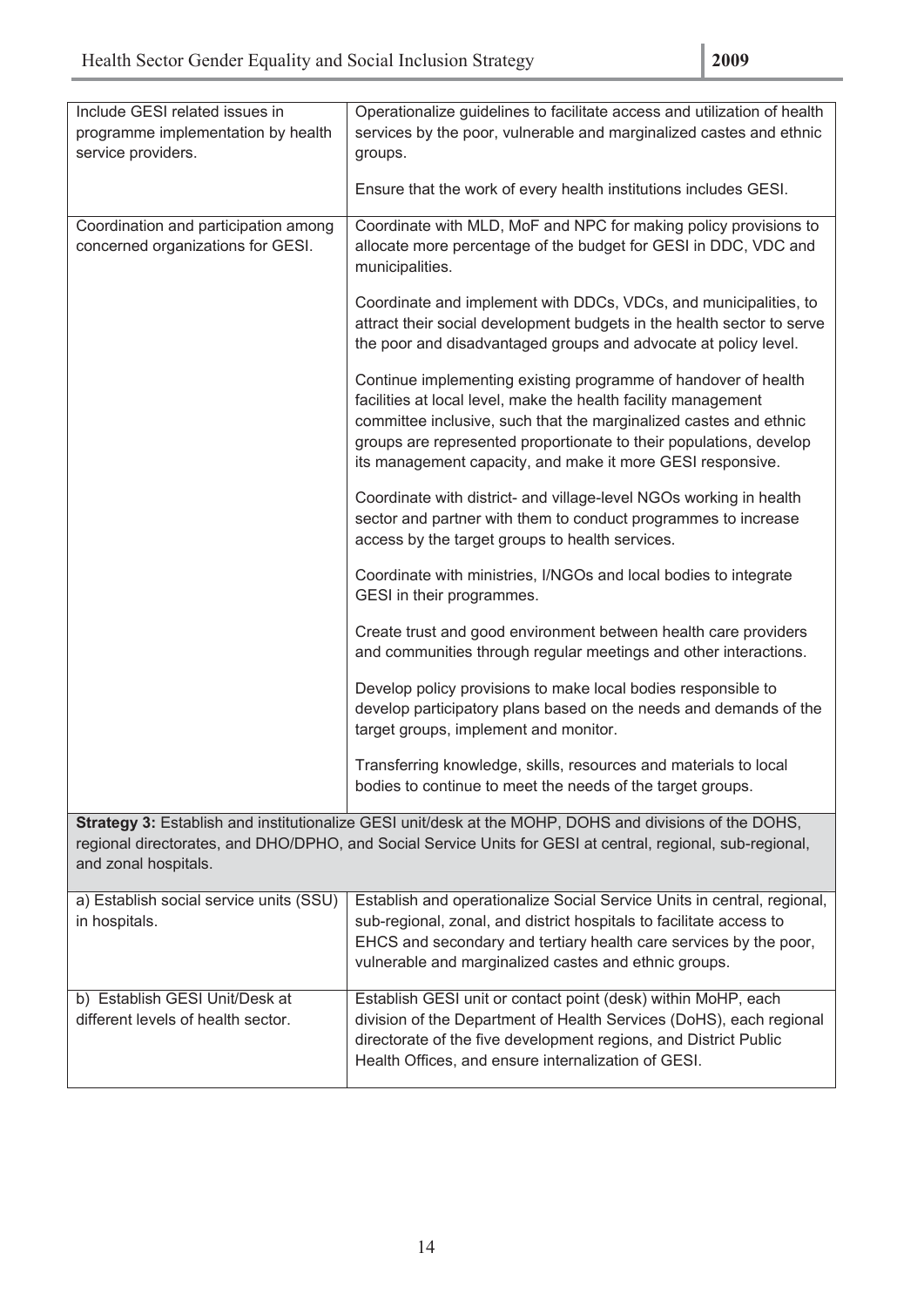**Objective 2:** Enhance the capacity of service providers and ensure equitable access and use of health services by the poor, vulnerable and marginalized castes and ethnic groups within a rights-based approach.

**Strategy 4:** Enhance the capacity of the service providers to deliver essential health care service to poor, vulnerable, marginalized castes and ethnic groups in an equitable manner and make service providers responsible and accountable.

| Improve service delivery mechanism                    | Sensitize health sector health workers, SSU and GESI focal point                                   |
|-------------------------------------------------------|----------------------------------------------------------------------------------------------------|
| by service providers for the poor,                    | staff at all levels, FCHVs, and local-level health facility management                             |
| vulnerable and marginalized caste                     | committees through orientation, training and counseling services on                                |
| and ethnic groups.                                    | gender equality and social inclusion.                                                              |
|                                                       |                                                                                                    |
|                                                       | Implement behavior change training programmes for the health                                       |
|                                                       | workers, FCHVs and local health management committees to bring                                     |
|                                                       | changes on their behavior and attitude, and improve services.                                      |
|                                                       | Orient, train and strengthen capacity of FCHV and NGOs on health                                   |
|                                                       | services to provide proper information to poor, vulnerable and                                     |
|                                                       | marginalized caste and ethnic groups.                                                              |
|                                                       |                                                                                                    |
|                                                       | Include GESI content in the health sector education and training                                   |
|                                                       | curricula.                                                                                         |
|                                                       |                                                                                                    |
|                                                       | Strategy 5: Address GESI-related barriers by properly identifying target groups, ensuring remote   |
|                                                       | communities are reached, and emphasizing programmes to reduce morbidity and mortality of the poor, |
| vulnerable and marginalized castes and ethnic groups. |                                                                                                    |
|                                                       |                                                                                                    |
| Increase access of the target groups                  | Develop criteria to identify poor, vulnerable and marginalized castes                              |
| to universal and targeted free care                   | and ethnic groups and provide them with "Free Hhealth Check-up                                     |
| programmes.                                           | Card" for secondary- and tertiary-level health care services and                                   |
|                                                       | referrals.                                                                                         |
|                                                       |                                                                                                    |
|                                                       | Ensure equitable and meaningful participation of target groups and                                 |
|                                                       | women in health management committees.                                                             |
|                                                       | Ensure meaningful participation of the poor, vulnerable,                                           |
|                                                       | marginalized castes and ethnic groups in social audits of health                                   |
|                                                       | services to make health programmes people oriented.                                                |
|                                                       |                                                                                                    |
| To increase the use of Mother and                     | i) Develop special programmes for poor, vulnerable and                                             |
| Child Health and Free delivery                        | marginalized caste and ethnic groups (women and child) to avail                                    |
| services by the target group.                         | them to MCH services and free deliveries.                                                          |
|                                                       |                                                                                                    |
|                                                       | Give special attention and emphasis to safer motherhood and                                        |
|                                                       | maternal and child health programs to increase use of neonatal and                                 |
|                                                       | postnatal care services, and institutional deliveries, nutrition and                               |
|                                                       | childhood immunization to decrease maternal mortality, neonatal,                                   |
|                                                       | infant and under-5 mortality.                                                                      |
|                                                       | Mobilize and train/strengthen Female Community Health Volunteers                                   |
|                                                       | (FCHVs) and NGOs to increase access to services by these target                                    |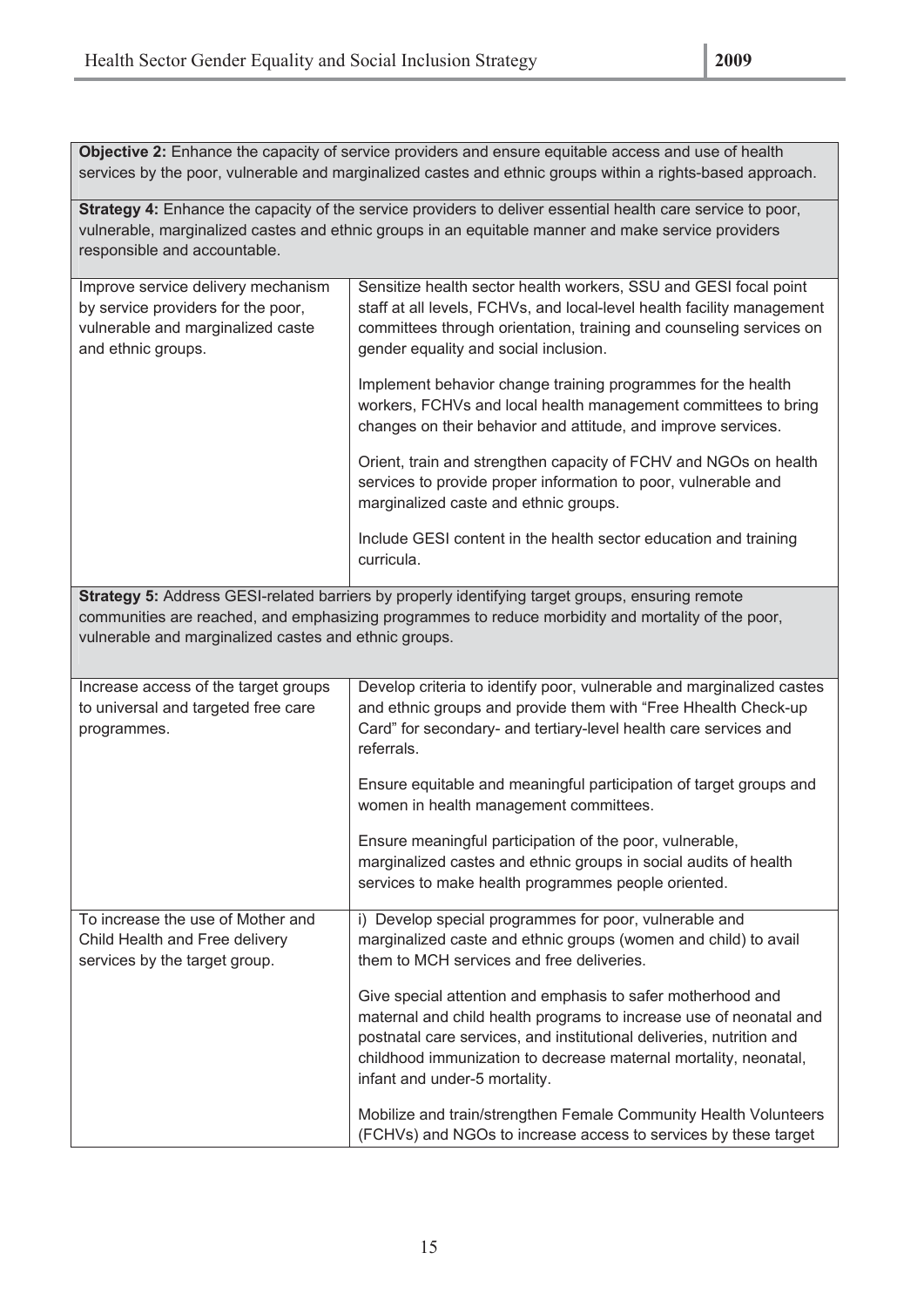|                                                                                                                                       | groups.                                                                                                                                                                                                                                                                |
|---------------------------------------------------------------------------------------------------------------------------------------|------------------------------------------------------------------------------------------------------------------------------------------------------------------------------------------------------------------------------------------------------------------------|
|                                                                                                                                       | Provide other kinds of assistance, such as awareness raising,<br>IEC/BCC programmes and outreach services (village clinic) to<br>pregnant women to encourage and assist in institutional deliveries<br>and ensure the use of trained health workers for home delivery. |
|                                                                                                                                       | ii) Protect women from discrimination, which limits women from poor,<br>vulnerable and marginalized castes' and ethnic groups' access to<br>and use of health care services, especially institutional deliveries.                                                      |
|                                                                                                                                       | Collaborate with women's CBOs /NGOs and other health<br>development groups in the health sector to decrease gender and<br>social discrimination in the family and in society.                                                                                          |
|                                                                                                                                       | Conduct community and family counseling on gender-based<br>violence that affects women's health (physical abuse during<br>menstruation, delivery, schooling, work place, etc.) and social<br>violence that affects the mental and physical health of men and<br>women. |
|                                                                                                                                       | Regularize attendance of female health workers to increase<br>utilization of maternal health services at facilities, especially by<br>women from poor, vulnerable and marginalized castes and ethnic<br>groups.                                                        |
| Conduct context specific analysis of<br>current issues in the health sector and                                                       | i) Give emphasis to service expansion in geographically<br>inaccessible/remote regions.                                                                                                                                                                                |
| design and implement specific<br>interventions for specific poor,<br>vulnerable and marginalized caste<br>and ethnic groups and areas | Conduct mapping of the areas and increase outreach and mobile<br>health camps and community health clinic programmes for the poor,<br>vulnerable and marginalized castes and ethnic groups.                                                                            |
| (Regional and/or District).                                                                                                           | While establishing new health and sub-health posts, build a<br>consensus in the community to select a site most appropriate for the<br>poor, vulnerable and marginalized castes' and ethnic groups' access<br>and use.                                                 |
|                                                                                                                                       | ii) Expand services in low HDI districts.                                                                                                                                                                                                                              |
|                                                                                                                                       | Focus on community and outreach programmes to increase access<br>to and use of EHCS in the 35 low HDI districts.                                                                                                                                                       |
|                                                                                                                                       | Ensure programmes at less populated areas that will make the<br>target groups feel health as their fundamental rights.                                                                                                                                                 |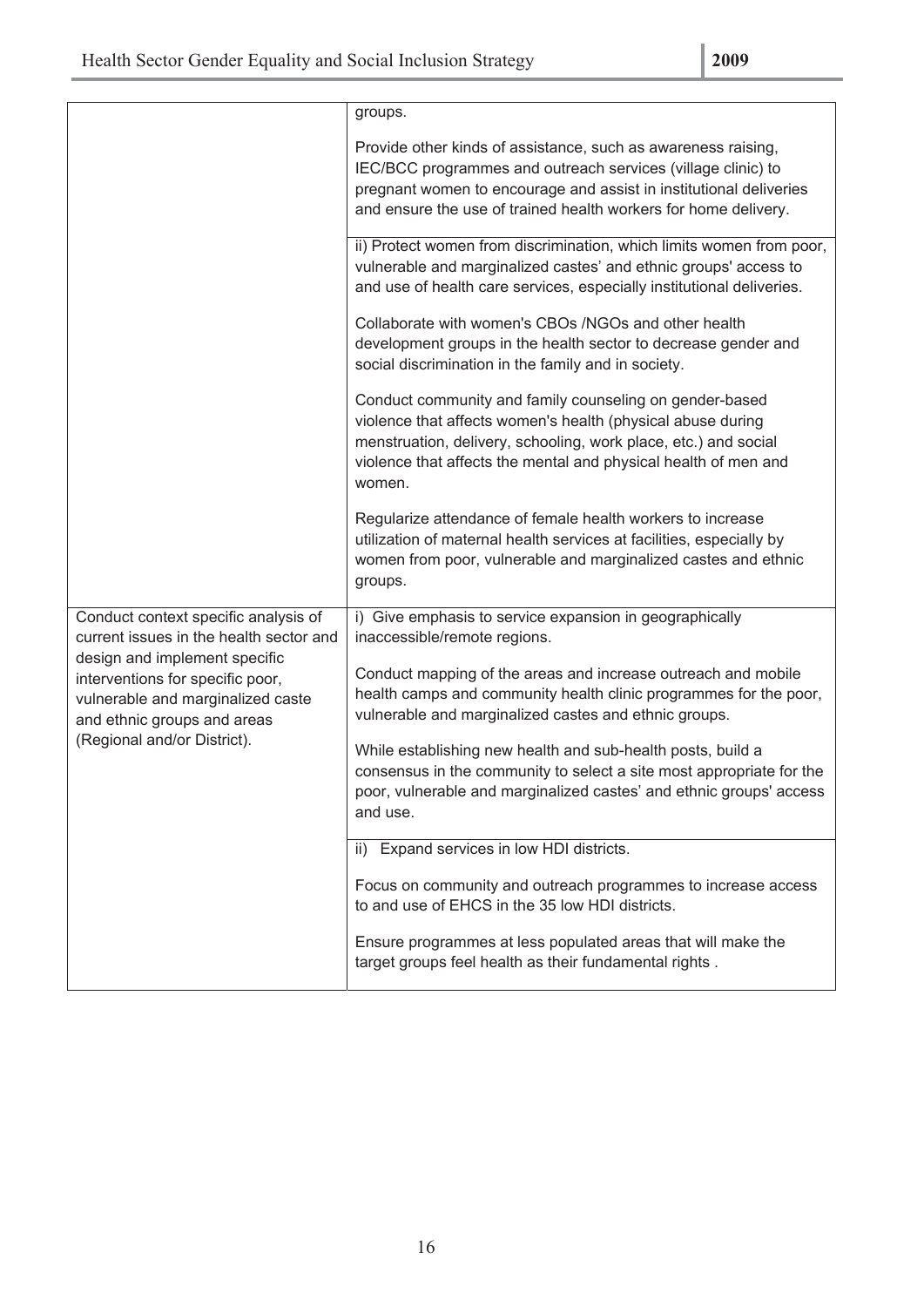|                                                                                                           | iii) Make provision for regional programmes to address unmet<br>health issues and needs among marginalized groups, such as<br>Dalits, slum dwellers, homeless, IDPs, Muslims and third gender.<br>Make provision for special programmes, such as publicity<br>campaigns, outreach services, counseling services and orientations<br>to free care to increase access of the target groups to health care<br>services.<br>Conduct special activities to reach Dalits by providing incentives for<br>using EHCS, and mobilizing FCHVs to provide information and<br>encourage their use of services.<br>Implement special programmes such as providing a monetary<br>incentive to those using EHCS, thus ensuring the Dalits, for<br>example, access health services; mobilize FCHVs to provide target<br>groups with more service information and how to use such services.<br>Strategy 6: Enhance or modify services to be sensitive to GESI and ensure access is equitable and services |
|-----------------------------------------------------------------------------------------------------------|-----------------------------------------------------------------------------------------------------------------------------------------------------------------------------------------------------------------------------------------------------------------------------------------------------------------------------------------------------------------------------------------------------------------------------------------------------------------------------------------------------------------------------------------------------------------------------------------------------------------------------------------------------------------------------------------------------------------------------------------------------------------------------------------------------------------------------------------------------------------------------------------------------------------------------------------------------------------------------------------|
| are delivered uniformly without regard to social status.                                                  |                                                                                                                                                                                                                                                                                                                                                                                                                                                                                                                                                                                                                                                                                                                                                                                                                                                                                                                                                                                         |
| Give emphasis to special activities to<br>provide adequate and quality<br>services.                       | Ensure the presence of female health workers (doctors) at all district<br>facilities.<br>Make a provision for local language speaking staff at the service<br>delivery site where there is a majority of local language speakers.                                                                                                                                                                                                                                                                                                                                                                                                                                                                                                                                                                                                                                                                                                                                                       |
|                                                                                                           | Allow the district-level health organization to adopt district-specific<br>GESI policy, if needed, based on future political and geographical<br>structure and context.                                                                                                                                                                                                                                                                                                                                                                                                                                                                                                                                                                                                                                                                                                                                                                                                                 |
|                                                                                                           | Conduct social audits to make health programmes and health<br>workers accountable to communities and to make practices<br>transparent.                                                                                                                                                                                                                                                                                                                                                                                                                                                                                                                                                                                                                                                                                                                                                                                                                                                  |
| groups within a rights-based approach.                                                                    | Objective 3: Improve health seeking behavior of the poor, vulnerable and marginalized castes and ethnic                                                                                                                                                                                                                                                                                                                                                                                                                                                                                                                                                                                                                                                                                                                                                                                                                                                                                 |
|                                                                                                           | Strategy 7: Develop and implement Information Education and Communication (IEC) programmes to<br>improve health seeking behavior of the poor, vulnerable and marginalized groups.                                                                                                                                                                                                                                                                                                                                                                                                                                                                                                                                                                                                                                                                                                                                                                                                       |
| Develop and disseminatetargeted IEC<br>materials that will bring changes in<br>behavior of target groups. | Prepare and distribute enough information and publicity materials<br>(focused more on EHCS, and policies and programme related to the<br>target groups) in audio visual, pictorial, etc. for all regions in<br>appropriate local languages other than Nepali language.                                                                                                                                                                                                                                                                                                                                                                                                                                                                                                                                                                                                                                                                                                                  |
|                                                                                                           | Include the target groups' programme in publicity and<br>communication materials of MoHP to increase poor, vulnerable and<br>marginalized caste and ethnic groups' access to such materials.                                                                                                                                                                                                                                                                                                                                                                                                                                                                                                                                                                                                                                                                                                                                                                                            |
|                                                                                                           | Develop skills at the local level for producing information materials<br>as needed, especially in remote areas.                                                                                                                                                                                                                                                                                                                                                                                                                                                                                                                                                                                                                                                                                                                                                                                                                                                                         |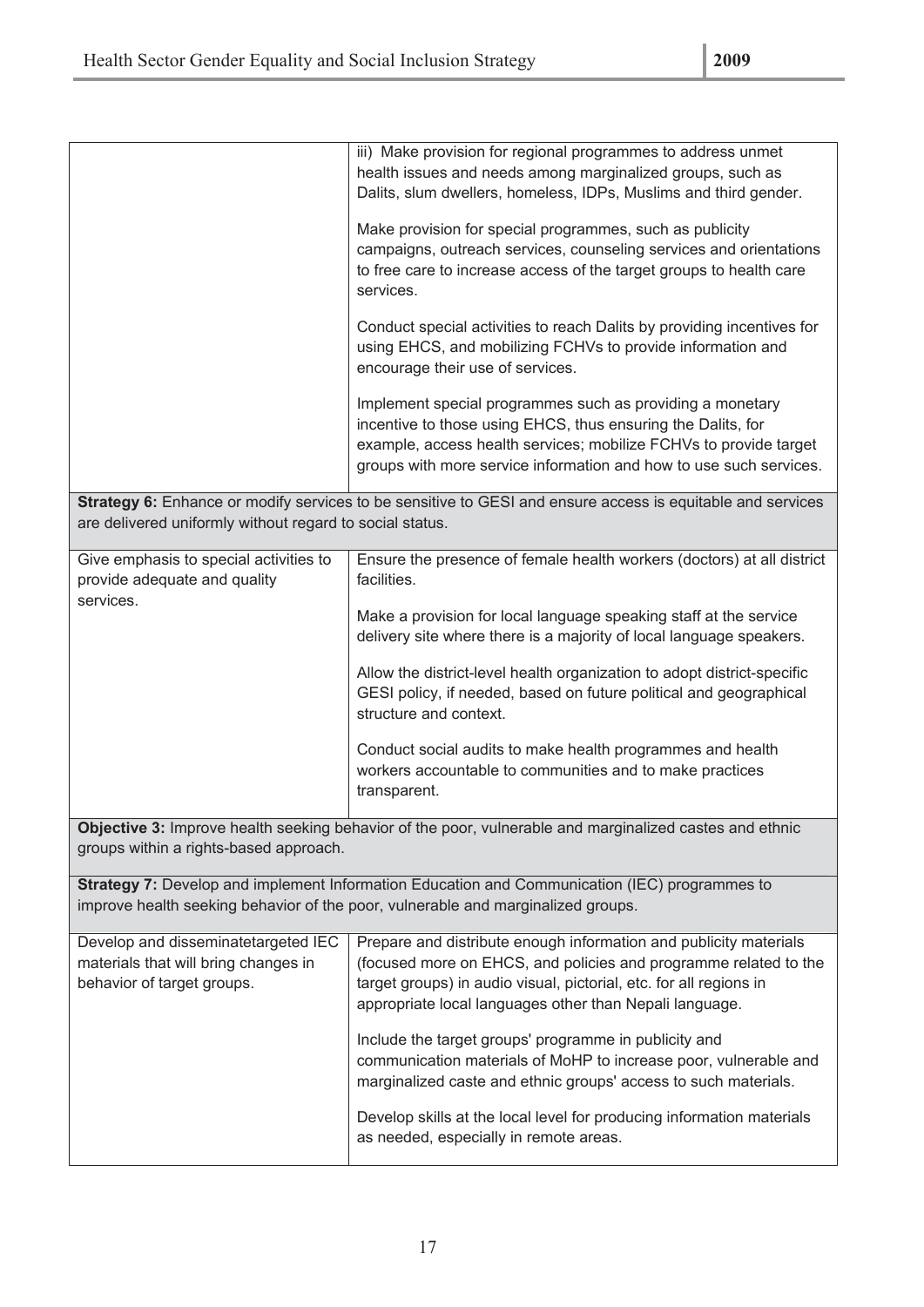| Increase the use of appropriate<br>media.                                                                 | Ensure all media allocate appropriate time for broadcasting health<br>service news.                                                                                                                                                                      |
|-----------------------------------------------------------------------------------------------------------|----------------------------------------------------------------------------------------------------------------------------------------------------------------------------------------------------------------------------------------------------------|
|                                                                                                           | Emphasize use of effective media (FM radio, newsprint, door-to-door                                                                                                                                                                                      |
|                                                                                                           | campaigns, hording boards, street drama, workshops, training,<br>rallies, etc.) and in local languages.                                                                                                                                                  |
|                                                                                                           | Increase information communication among health institutions on<br>GESI.                                                                                                                                                                                 |
|                                                                                                           | Include appropriate media programmeming for low HDI districts and<br>districts with diverse language and in local language.                                                                                                                              |
|                                                                                                           | Conduct regular monitoring on quality of communication services by<br>concerned health department /institutions.                                                                                                                                         |
| responsibility                                                                                            | Strategy 8: Empower the target groups to demand their rights and conduct their roles with realising their                                                                                                                                                |
|                                                                                                           |                                                                                                                                                                                                                                                          |
|                                                                                                           |                                                                                                                                                                                                                                                          |
| a) Increase the target groups'<br>awareness of their health rights and                                    | Empowerment.<br>i)                                                                                                                                                                                                                                       |
| of free health care services, and<br>enhance their capacity to make the<br>service providers accountable. | Conduct activities for the target groups to make them aware of their<br>rights and responsibilities; develop their capacity for taking<br>leadership roles.                                                                                              |
|                                                                                                           | Information, Education and Communication.<br>ii)                                                                                                                                                                                                         |
|                                                                                                           | Conduct publicity campaigns to increase awareness and orientation<br>on how to access and properly utilize health services, focusing on<br>the target groups and take into consideration appropriate place,<br>tools and time for such activity.         |
|                                                                                                           | Create door-to-door consumer committees and orient them to<br>conduct effective awareness and information dissemination to the<br>target groups on national health policy and programmes, health<br>rights, EHCS, free medicines, etc.                   |
|                                                                                                           | Develop and conduct orientation and awareness campaigns for<br>change in health seeking behaviors.                                                                                                                                                       |
|                                                                                                           | Promote women's participation and conduct awareness programmes<br>to orient them on equal treatment of both male and female children<br>from newborns to 5-years old in regards to nutrition, health care and<br>other health related important aspects. |
|                                                                                                           | Provide orientation on women's reproductive health rights.                                                                                                                                                                                               |

After this strategy has been adopted it is expected that the ministry will commit to revising its programmes in implementing GESI; human and institutional capacity will be strengthened, contributing to the sustainable inclusion of GESI.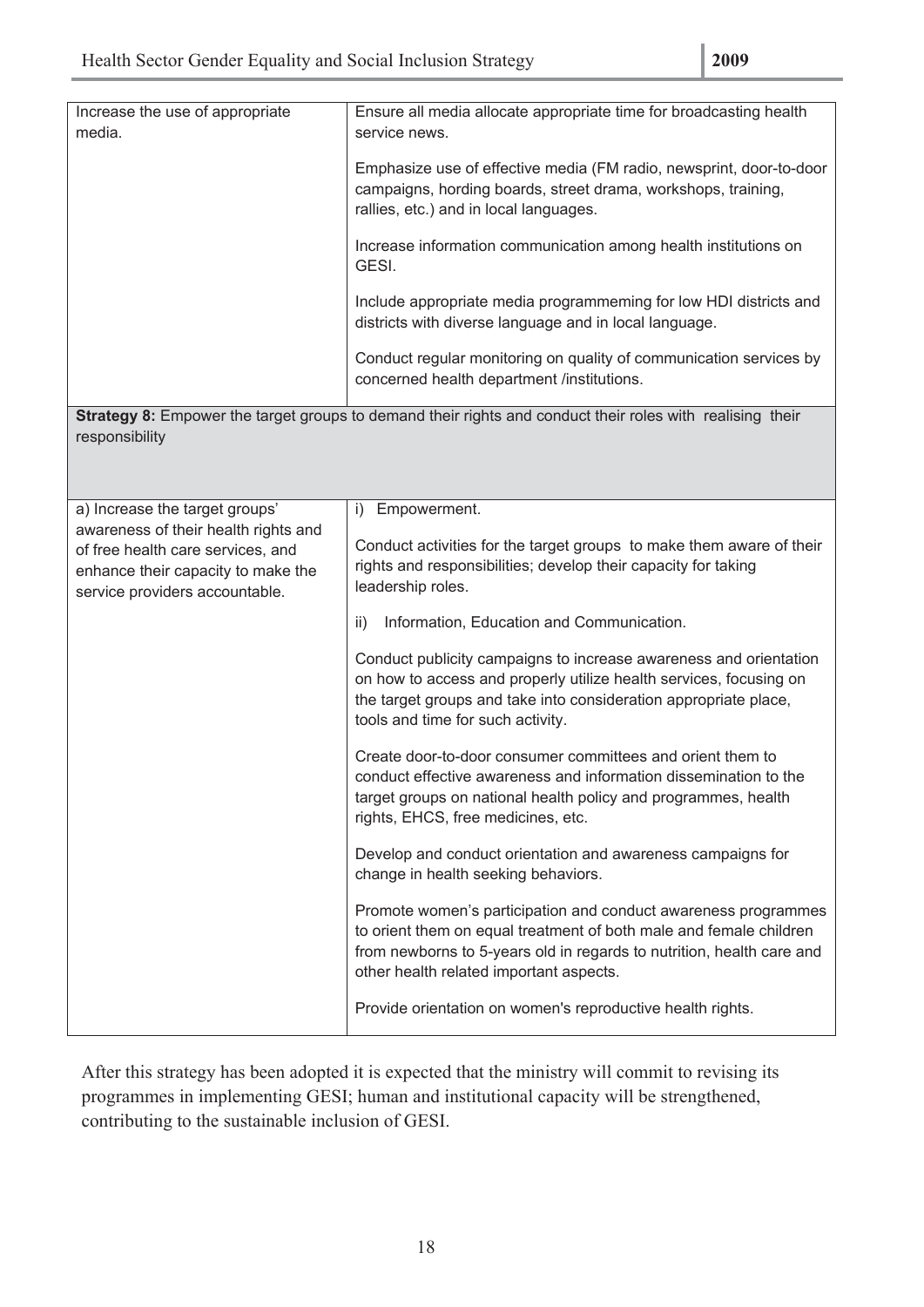## **5.1 Strategy Implementation Process**

The following programmes will be conducted for the implementation of the strategy:

**Preparation of Strategy Implementation Work Plan**: In the first phase, the MoHP will clearly identify works that can be done in the short-term, mid-term and long-term based on this strategy, and prepare a GESI implementation work plan.

**Revising Work Description/ToRs:** In the second phase, for the implementation of GESI, the TORs of all divisions, departments, regional and district level offices and staff under the Ministry will be revised to include GESI-related responsibilities and sent to concerned places.

## **5.2.Institutional Structure of GESI Strategy Implementation**

## **Central Level**

The MoHP has created a GESI section within the ministry. This is a separate section within the organizational framework with full authority (see Annex 4).

a) This section will:

- Revise the health policy, plans and programmes to be GESI inclusive;
- Monitor and evaluate programmes to ensure that available health services have reached the disadvantaged target groups;
- Build capacity and mobilize resources for GESI;
- Coordinate roles for flow of information on GESI and its management;
- Coordinate with NPC, MoHP and its departments (if needed with other ministries and departments) in implementing GESI-targeted programmes.

b) Establish GESI unit/desk in departments and directorates which are under MoHP; among other responsibilities, this unit/desk will be responsible for monitoring, collection of information and data and its analysis for the implementation of the GESI strategy.

c) Establish Social Service Units (SSU) at the central level hospitals and activate them; support the target groups to get essential and tertiary health care services.

d) Include GESI requirements in all health service delivery institutions' staff and managers' ToRs.

## **Regional and Zonal Level**

At the regional level, under the coordination of the Regional Director, establish a GESI network including organizations representing women, Dalits, Janajatis (ethnic groups),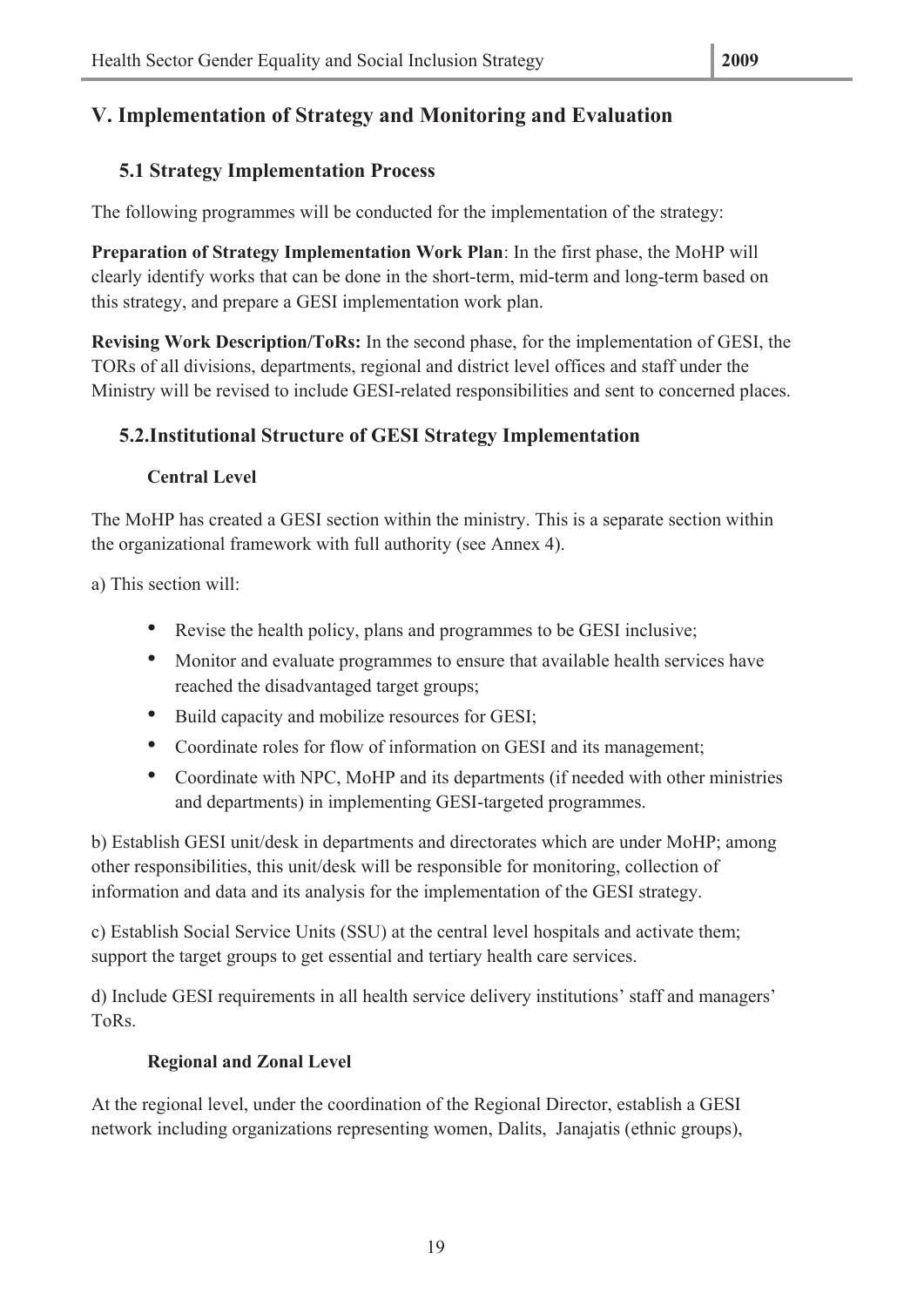Adibasis (indigenous groups), NGOs and organizations working in the health sector; create contacts, coordinate and monitor the GESI issues.

Establish Social Service Units (SSU) at the sub regional, regional and zonal hospitals and support the target groups to get essential and tertiary health care services through these units.

## **District Level**

At the district hospital establish a SSU as needed and facilitate the target groups in receiving essential and tertiary health care services.

Activate the district health coordination committee and coordinate and develop a partnership for the implementation of GESI strategy at this level.

Under the coordination of the district public health office Chief establish a GESI network including organizations representing women, Dalits, Janajatis (ethnic groups), Adibasis (indigenous groups), NGOs and organizations working in the health sector; create contacts, coordinate and monitor the GESI issues.

#### **Community Level**

Conduct orientation on GESI with health management committees and work on implementation of strategy, monitoring and informationsharing to upper agencies, as needed.

Conduct orientation on GESI to FCHVs and mobilize mothers group.

## **5.3 Monitoring, Reporting and Evaluation**

In order to ensure that GESI programmes in the health sector are implemented and are improving the overall health of the target groups, regular monitoring and evaluation will be completed at all levels.

Monitoring, reporting and evaluation will be based on the GESI-sensitive indicators and activities that are developed by the ministry. Monitoring and evaluation will take into consideration the following points:

- Improve the existing monitoring forms, health monitoring and evaluation system andreporting to include GESI programmes:
- Develop (confirm) GESI programme indicators and include these in all health institutions' programmes and monitor accordingly and make improvements as needed.
- Clearly define roles and responsibilities for monitoring and evaluation at different levels of health institutions with specified timeframes;
- Monitoring at the central and ministerial level;
- Monitoring at the departmental level;
- Monitoring at the regional level;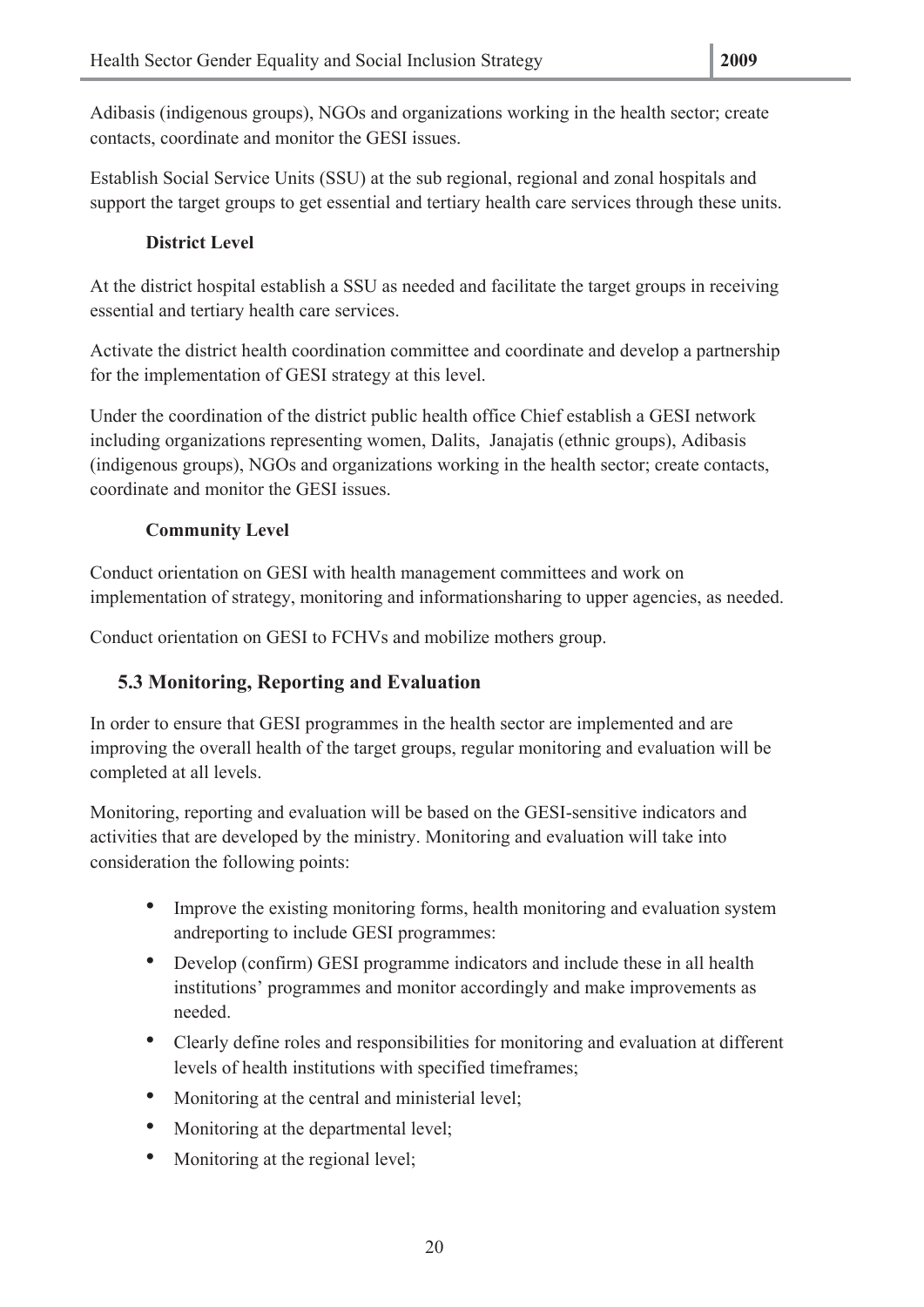- Monitoring at the district level;
- Monitoring at the community level.

Further develop and strengthen the GESI disaggregated data collection system.

The areas to be monitored include, but are not limited to:

- Programme implementation mechanisms;
- Qualitative services for target groups;
- Role of service providers and in-service delivery capacity;
- Health conditions of the target groups;
- Benefits to the target groups from free and targeted health care programmes;
- Access and use of health services by the target groups, etc.

Conduct regular social audits at the community level on the equity of target groups' participation in order to improve transparency, accountability and quality of services provided.

Institutionalize the process of service delivery institutions' cross review of each others' programmes, self-evaluation, and exchange of learning. Document best practices and lessons learned on GESI.

Conduct GESI audit of all health sector programme activities within specified timeframe and revise programmes as necessary.

## **5.4 Monitoring Mechanisms**

Below are some suggested monitoring mechanisms to be employed:

#### **Participatory Monitoring**

This process will ensure participation of all stakeholders including service receivers (beneficiaries) in the monitoring process. This monitoring process will be conducted through meetings, workshops, and focus group discussions. This can be used as a regular process and/or be done periodically.

#### **Progress Monitoring through Reporting**

This process will require submitting quarterly, semiannual and annual progress reports to concerned management levels.

#### **Beneficiaries Contact Monitoring**

Beneficiary contact monitoring (BCM) is considered as the successful process of and main yardstick for overall programme monitoring. It embraces a demand-driven process. Monitoring is achieved based on beneficiaries' perspectives of access to, use of and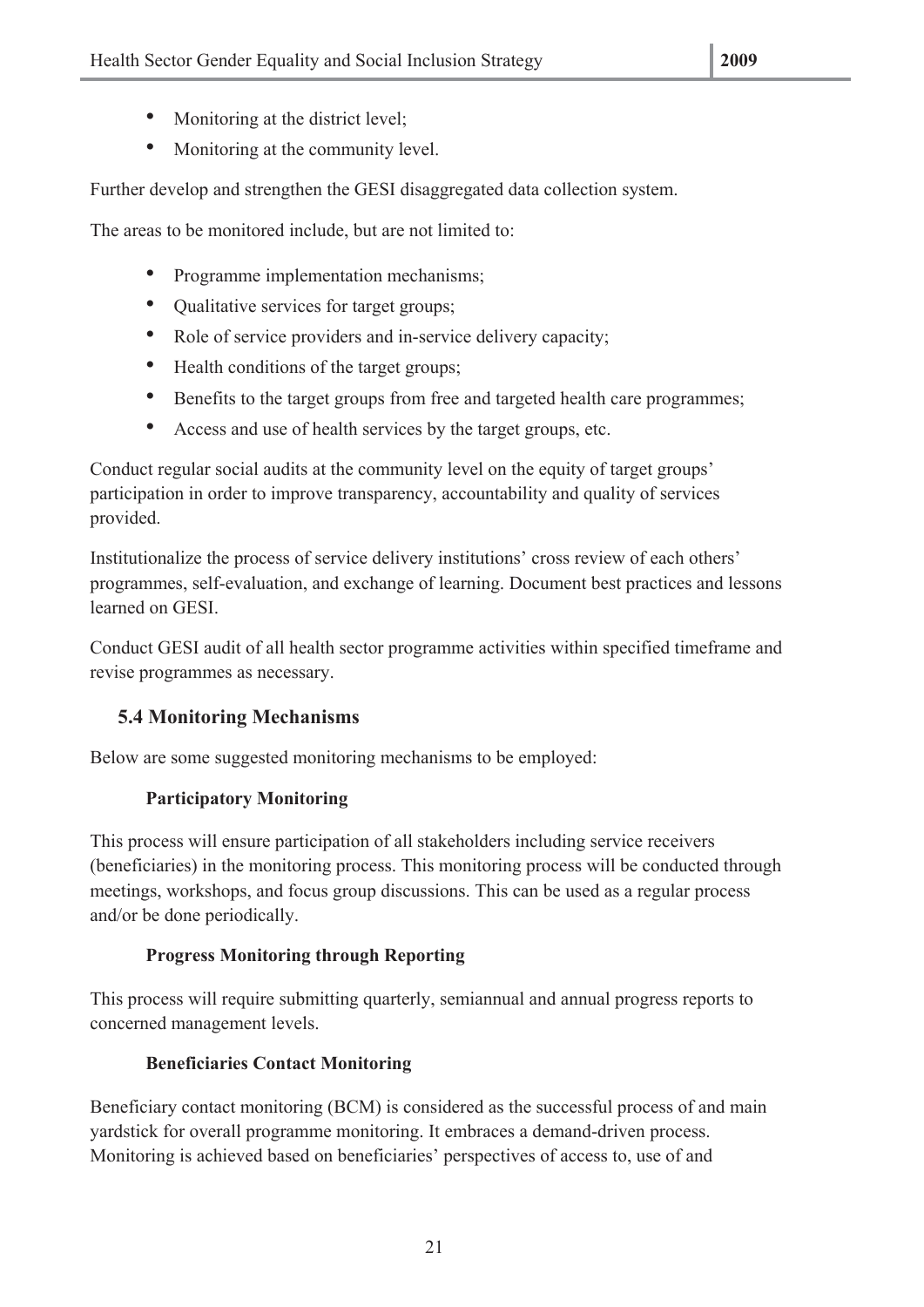satisfaction with health delivery services. Random samples from the community are collected through interviews, from which responses are monitored and evaluated. Accordingly, health delivery services can be improved as needed.

## **Monthly, tri monthly/quarterly and annual review meetings**

The GESI included monthly, tri/quarterly; semi-annual and annual progress reporting will be submitted to different levels of management meetings. These meetings present the opportunity to evaluate the experience and learning from year round programme implementation.

## **VI. Major Challenges for Implementing the Strategy**

The health sector has tried to do more to address GESI issues than any other sector. The GoN and the MoPH have prioritized GESI in recent plans, policies and guidelines, but there have been weaknesses in the implementation mechanisms. Below are some potential and valid challenges to implementing this GESI strategy.

- Existing poverty and illiteracy in the country presents a major challenge to providing effective health services to the target groups. Because of illiteracy and a lack of education and information, traditional beliefs, superstitions and bad practices persist, affecting use of available health services.
- Due to resource constraints, the MoHP may not receive the budget necessary to implementing GESI-inclusive health services.
- The process of developing "new Nepal" and future restructuring may be a challenge as well as an opportunity to the implementation of the GESI strategy.
- Although there is political commitment to the GESI agenda, and health sector policies and programmes have made it a priority, political interference exists, impeding implementation; there is still the possibility of creating a more politically enabling environment.
- Service providers' discriminatory behaviour towards the target groups have created a lack of trust in public health services; this could also affect implementation of the GESI strategy.